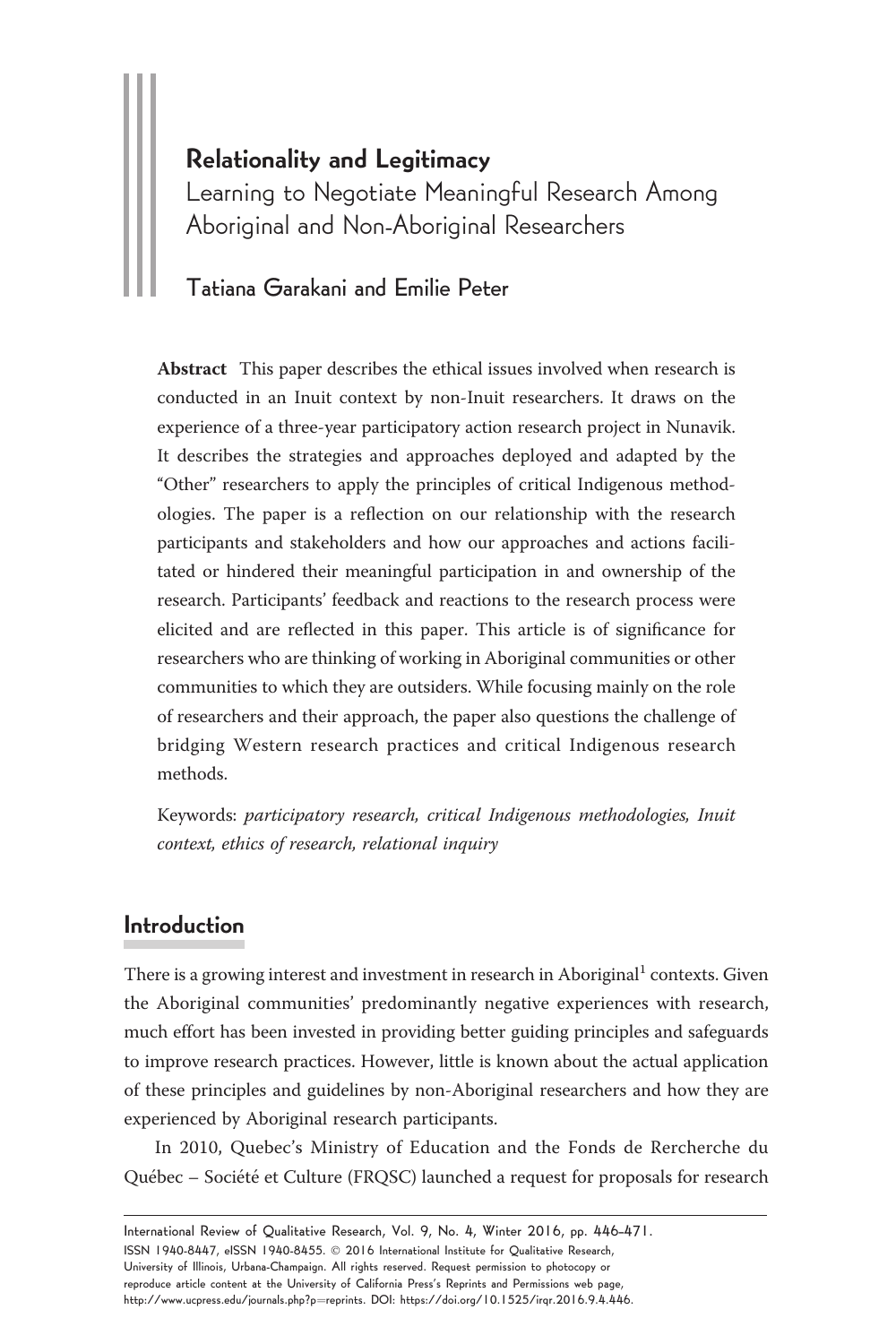examining school perseverance among students in the province, including Aboriginal students. The information was conveyed to a colleague at the Kativik School Board (KSB), which thought it would be a great opportunity to look at how perceptions of teachers (both Inuit and non-Inuit) evolve over time and influence Inuit students' resilience. A grant proposal was developed in collaboration with KSB and received the support and approval of the school commissioners. Once the project received funding in spring 2011, the research sites were negotiated. Given the constraints of time, travel costs, and university teaching commitments, we realized that the project had to be limited to only one site so we could maximize our presence and the frequency of our visits. The project was carried out at Ulluriaq school in Kangiqsualujjuaq on the east coast of Ungava Bay at the mouth of the George River near Kuururjuaq National Park.

Informed by critical Indigenous methodologies (Smith, 2012), we were particularly concerned about the research process and our role as non-Aboriginal outsiders. Could we create a relationship of trust and facilitate a process that encourages stakeholders to engage with the research and take ownership of its objectives, process, and results? This paper recounts our intent, actions, and reflections about the challenges of bridging different paradigms and the process of negotiating ethical research.

We begin by defining our social location as researchers (Castellano, 2004; J. Huber, Caine, M. Huber, & Steeves, 2013; Lavallée, 2009), who we are and how we came to be involved in this project. To situate the reader, we then provide brief background information on the research context, our objectives, the participants, and the methodology. However, it is beyond the scope of this paper to describe the findings. These are discussed at length in the research report (Garakani, 2015). In the following section, we discuss research in the Aboriginal context and present an overview of the guidelines and literature that informed our epistemology and methodological process. Finally, in the last section, we describe in detail how we tried to enact the principles of critical Indigenous methodologies, which we have grouped under three sections: legitimacy of research, legitimacy of process, and legitimacy of results/benefits. We begin each section with a citation that illustrates a specific challenge. To tell the story, we introduce the literature that informed the principles and guidelines we had identified as important and explain how we tried to apply them in practice. During and at the end of the research project, we sought the opinions of teachers (Inuit and non-Inuit) about the research process. We therefore conclude each section with lessons learned and feedback from the participants.<sup>2</sup>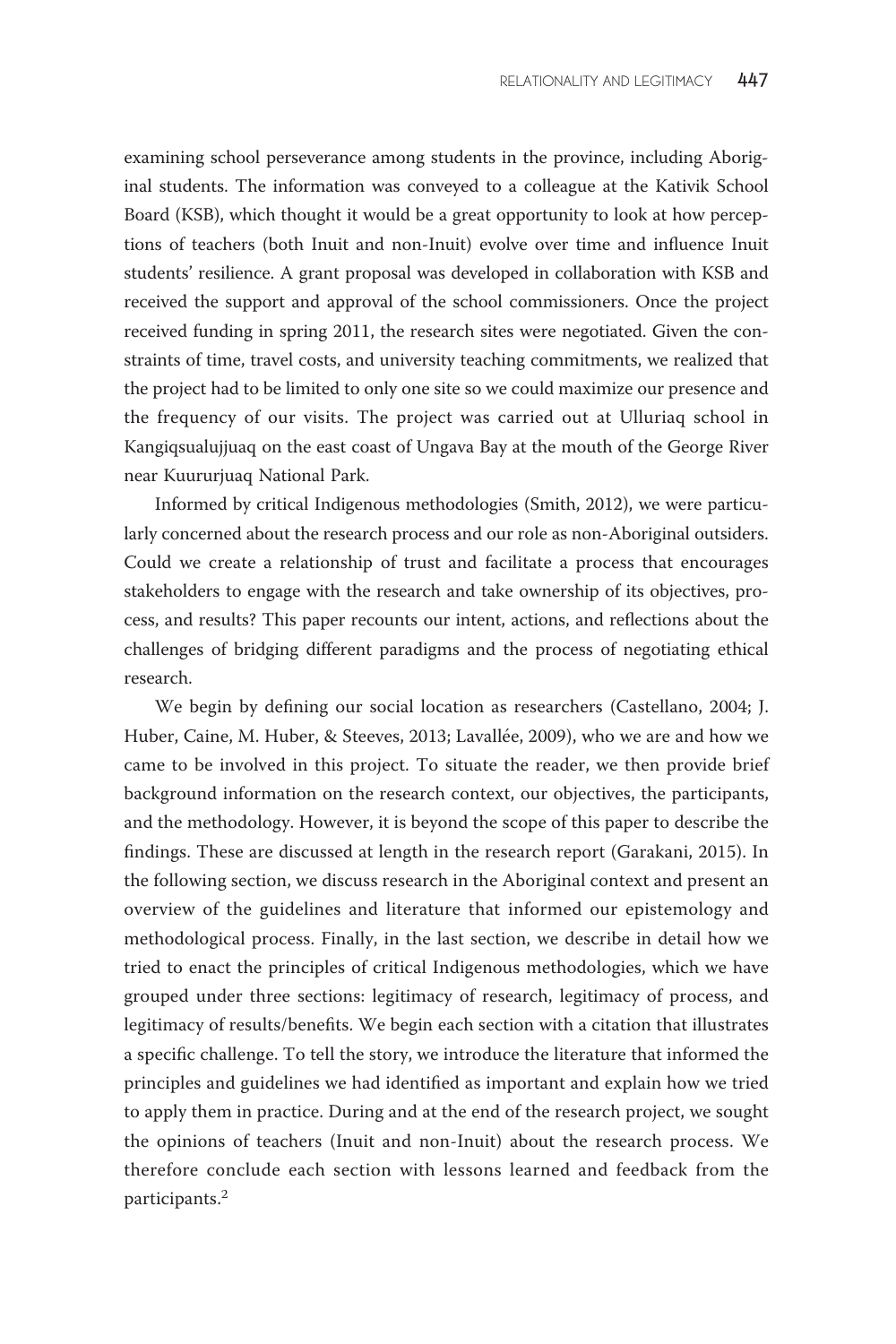#### Social Location of the Researchers

Lavallée (2009) refers to work of Absolon and Willet (2005) and Bastien (2004) to emphasize the importance of locating ourselves as researchers, especially within an Indigenous research framework. She argues that Western academic research, heavily influenced by a positivist epistemological framework, positions the researcher as objective and neutral, whereas from an Indigenous perspective, research is relational and interconnected, so it cannot be seen as objective or unbiased. This interconnectedness means that the researchers are also affected by and learn from the research undertaken (Lavallée, 2009).

The perspective and language in this paper are those of two non-Aboriginal female researchers trained in the Western research paradigm. Grappling with questions of identity, resilience, and belonging, the lead researcher has spent most of her life in a context of otherness, first as an immigrant, then as a professional working in humanitarian emergencies overseas, and later as a practitioner transitioning into academia. Her interest in this project was a culmination of past personal and professional experiences. Her first exposure to the Inuit context was in 2005, when she visited a friend in Kuujjuaq. This was followed by a teaching contract in Arviat, Nunavut, in Canada in 2007.

The co-author, a French national, initially got involved in this project as a graduate research assistant. Having worked in program evaluations, she had a keen interest in ethical issues, more specifically, the rights of participants. She accompanied the project from the beginning to the end and developed a deeper appreciation of the challenges of applying ethical guidelines in the field.

Significant effort was made to involve Inuit postsecondary students in the research team. However, we soon realized that the small group of students attending college in Montreal were already juggling demanding schedules. We preferred not to overwhelm them further with additional work. However, we did meet with them twice a year to discuss various aspects of the research. They played an advisory role, providing us with contextual information, evaluating the acceptability of certain research tools, and discussing the findings. In Nunavik, our relationship with school personnel evolved and grew over time, and by the second year, we were able to work closely with an Inuit collaborator in the community. Action research recommends involving local collaborators on the team. Although their presence on the team is beneficial to the research, researchers need to keep in mind that individuals also have their own history with different members of their community, some positive and some perhaps not so positive. In such established dynamics, the proximity of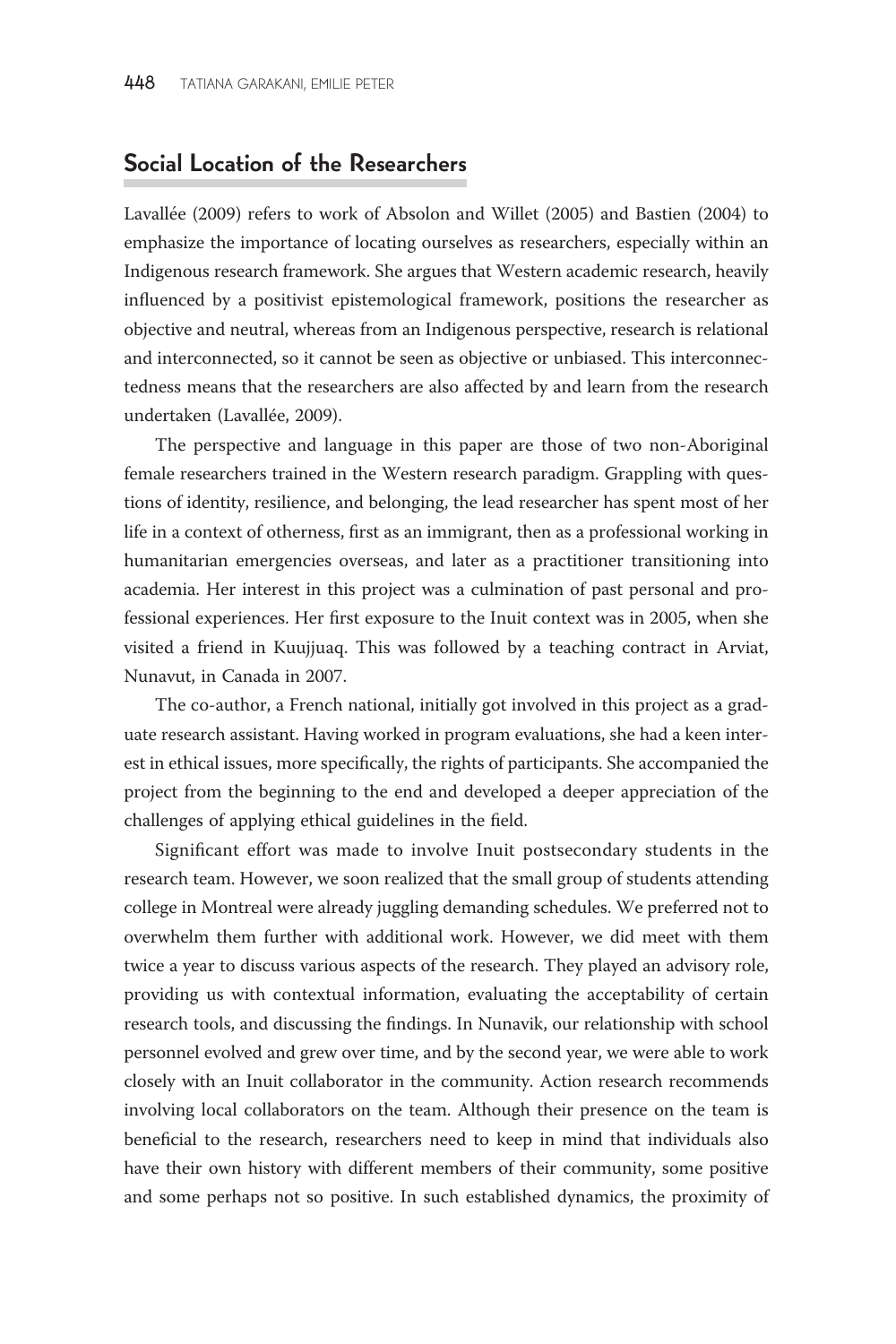researchers with the local collaborator may affect how potential participants perceive the neutrality and trustworthiness of the research team.

### Introduction to Research Project and Context

Chapter 17 of the James Bay and Northern Quebec Agreement (1975) grants the Kativik School Board (KSB) the right to use Inuktitut as the language of instruction and to develop its own educational programs. KSB is the first school commission controlled by Aboriginal people in Canada. It is financed 75% by the Quebec government and 25% by the federal government (Vick-Westgate, 2002). From kindergarten to Grade 2, students study exclusively in Inuktitut, their mother tongue. The third grade is a transition year; students study half the time in Inuktitut and the other half in English or French. From the fourth grade, they are transferred to the French or English sector, where most subjects are taught by non-Inuit teachers. Students are not only confronted with a change of language but also different cultural expectations, pedagogical practices, and perceptions. Despite many initiatives and significant changes, a major gap remains in high school completion rates. For the 2009–2010 academic year, the percentage of early school leavers was about 80% in Nunavik compared with 17.4% in the rest of Quebec (Ministère de l'Enseignement, du Loisir et du Sport, 2013).

Many studies have examined the situation of youth in Nunavik, their educational attainment, and their high dropout rates. The emphasis has typically been on the challenges students face within their communities and the education system. These include the trauma of colonialism and the scars of abusive residential schools (Ives et al., 2010–2012), high teacher turnover rates (Mueller, 2006), pedagogical practices that are unsuitable for second-language learners (Berger & Epp, 2007; McGregor, 2010; Tompkins, 1998), and little involvement and engagement of parents and communities in schools (Vick-Westgate, 2002), to name a few.

But in the face of all the adversity, there is also a lot of initiative, perseverance, hard work, determination, and resilience that goes into shaping everyday life in Nunavik communities. In many research reports, this aspect often goes unnoticed. Consequently, we chose to move away from a deficit approach and focus on Inuit youth's resilience and capacity to adapt, despite the many challenges they face. While recognizing the importance and urgency of addressing structural social issues affecting the everyday lives of Inuit youth, this research focused on the constructive role that schools and teachers can play to sustain and enhance students' resilience. This research aimed to understand the influence of the perceptions and pedagogical practices of teachers (Inuit and non-Inuit) on the resilience and perseverance of students.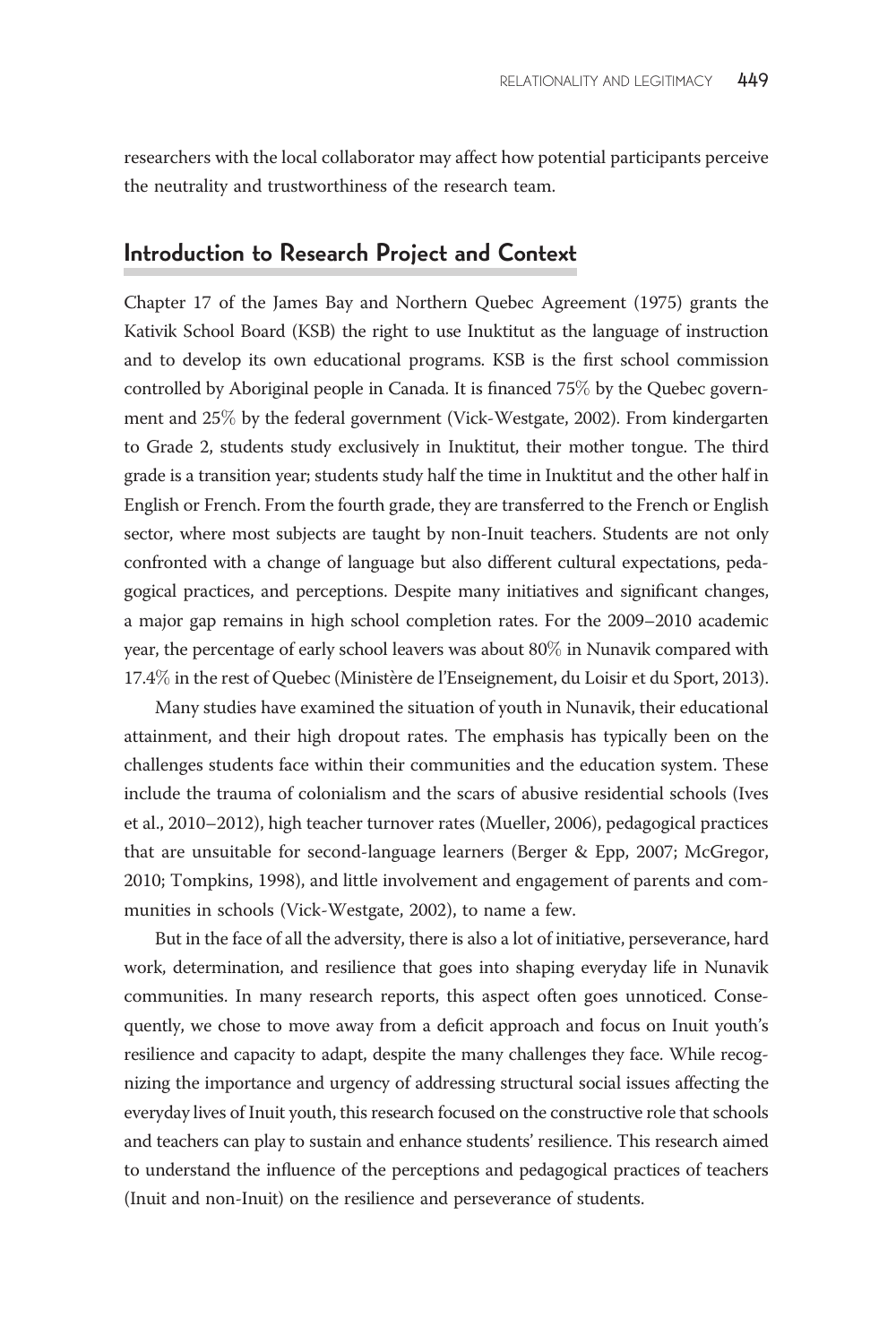#### Research in an Aboriginal Context: Empowering or Damaging?

Numerous Aboriginal scholars have criticized the deficit approach of Western-centric research practices (Kovach, 2009; Smith, 2012; Tuck, 2010). Linda Tuhiwai Smith (2012) describes how an ''Indigenous problem'' approach was theorized around the notions of cultural deprivation and deficit, laying the blame for poverty and marginalization on people themselves. For her, research has played an important role in legitimizing the ''Indigenous problem'' as part of the academic discourse by not only conveying the message that the communities are to be blamed for their own failures, but by also communicating to them, explicitly or implicitly, that they have no solution to offer.

In the research context, the terms 'research' and 'problem' are also closely linked. It becomes somewhat complicated for Indigenous researchers to discuss 'research', 'problem' and 'indigenous' without individuals or communities 'switching off' because of the history of defining Indigenous peoples as... the problem ... the word research is believed to mean, quite literally, the continued construction of indigenous peoples as the problem. (p. 96)

Likewise, Tuck (2009) refers to "damage centred" research as a persistent trend intended to document native communities' pain and brokenness to hold those in power accountable for the oppression. Deficit models tend to focus on a particular student, family, or community to explain underachievement or failure. Similarly, damage-centered research looks to historical exploitation, domination, and colonization to explain the contemporary brokenness, such as poverty, poor health, and low literacy (Tuck, 2010). Tuck explains that even though the intention is to achieve reparation and to hold perpetrators accountable, by establishing harm and injury, these types of research end up reinforcing ''a one-dimensional notion of [the Indigenous] people as depleted, ruined and hopeless. ...The oppression becomes the defining factor of a community'' (Tuck, 2009, p. 409). It is therefore no surprise that the word research is considered to be one of the "dirtiest words in the Indigenous world's vocabulary'' (Smith, 2012, p. 1).

The Nigerian novelist Chimamanda Adichie (2009) explains that by only focusing on negative stories, we overlook the many other stories that form us and, hence, create stereotypes. She explains that ''the problem with stereotypes is not that they are untrue, but that they are incomplete. They make one story become the only story.'' In her 2009 TED Talk about the danger of a single story, Adichie describes the power of stories:

The single story robs people of dignity. It makes our recognition of our equal humanity difficult. It emphasizes how we are different rather than how we are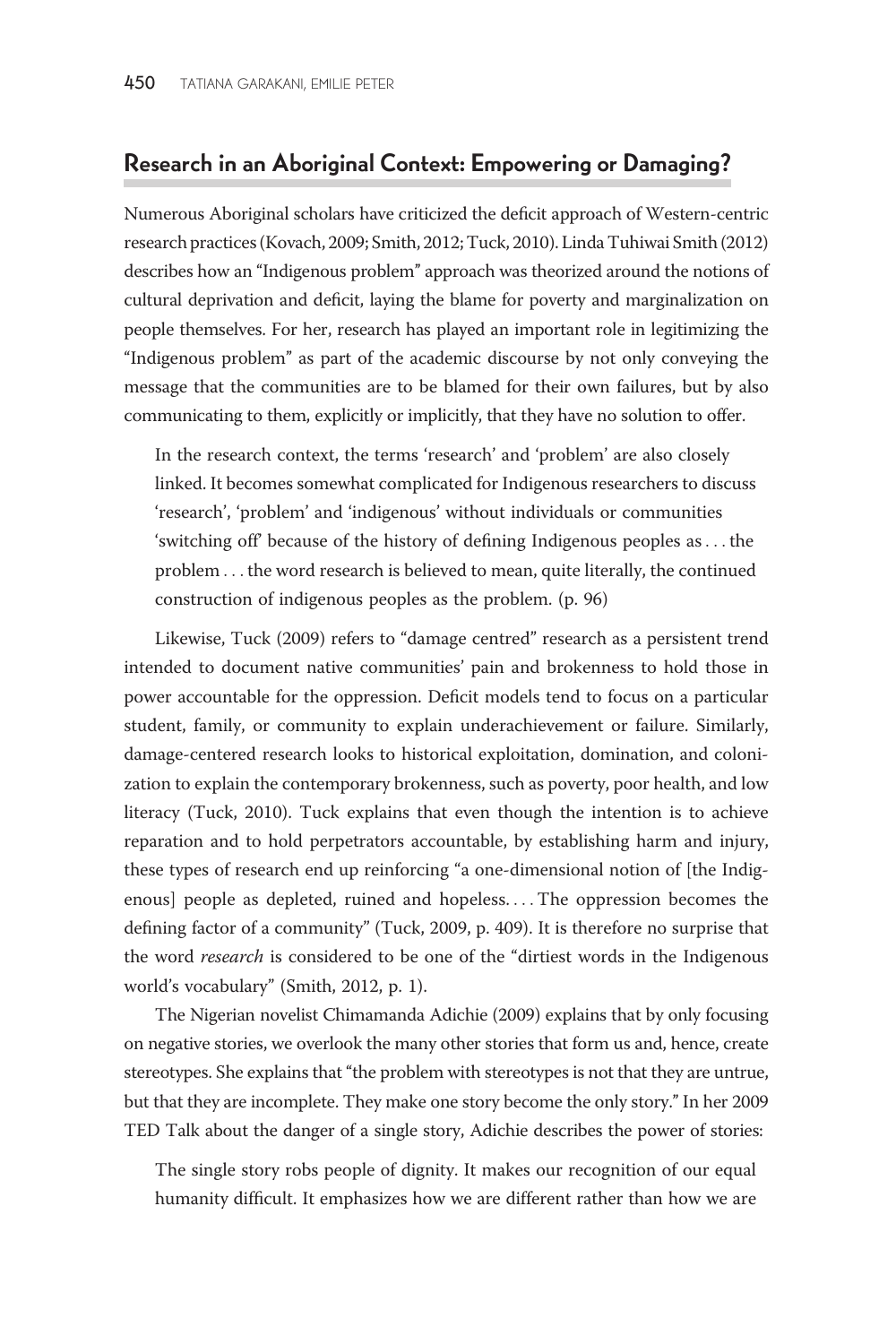similar. ... Stories have been used to dispossess and to malign, but stories can also be used to empower and to humanize. Stories can break the dignity of a people, but stories can also repair that broken dignity.

For us the research process was as important as the results. We believed that the process itself should be beneficial to the participants and should provide an opportunity to create dialogue amongst stakeholders and contribute to the empowering of the community. Well aware of the unbalanced power relations within the research situation (Denscombe, 1995), we were particularly concerned with developing strategies and tools to engage students and teachers so their voices and stories could emerge and shape the direction of the research and its results.

Many research instruments were considered. Tools were frequently modified and adapted to the comfort level of research participants, and new ones were created to respond to their specific needs. Given that each tool had affordances and constraints and that different tools appealed to different participants, the combination of tools helped us elicit diverse voices (including some that were often silent) and to accommodate individual preferences and comfort levels. The research participants were school personnel, students in grades 8 to 11 in both the French and English sectors, and all the teachers, both Inuit and non-Inuit at the primary and secondary levels in the French and English sectors. The table below provides an overview of the participants and tools used.<sup>3</sup>

| Research       |                                               |                 |                 |                 |
|----------------|-----------------------------------------------|-----------------|-----------------|-----------------|
| Year           | Data-GatheringTool                            | <b>Students</b> | <b>Teachers</b> | Participation   |
| $1, 2 \& 3$    | Focus groups                                  | ✓               | ✓               | 13 focus groups |
| 2 & 3          | Interviews                                    | 15              | 28              | 43 participants |
| 2 & 3          | <b>Observations</b>                           | ✓               | ✓               | 18 observations |
| $\mathfrak{2}$ | Online diary                                  |                 | 7               | 7 participants  |
|                | Motivation - self-assessment<br>questionnaire | 21              |                 | 21 participants |
|                | Evaluation of students by teachers            |                 | 7               | 24 evaluations  |
|                | End-of-period questionnaire                   |                 | 6               | 6 participants  |
|                | Thematic questionnaires                       |                 | 5               | 5 participants  |
|                | End-of-year questionnaire                     | $\overline{7}$  | 5               | 12 participants |
|                | Dream timetables                              | 20              |                 | 20 participants |
|                | Photovoice                                    | 16              |                 | 16 participants |
|                | Writing of a collective story                 | 8               |                 | 8 participants  |
|                | Interactive group questionnaire               | 41              | 15              | 56 participants |
|                |                                               |                 |                 |                 |

Table 1: Overview of Research Tools and Participants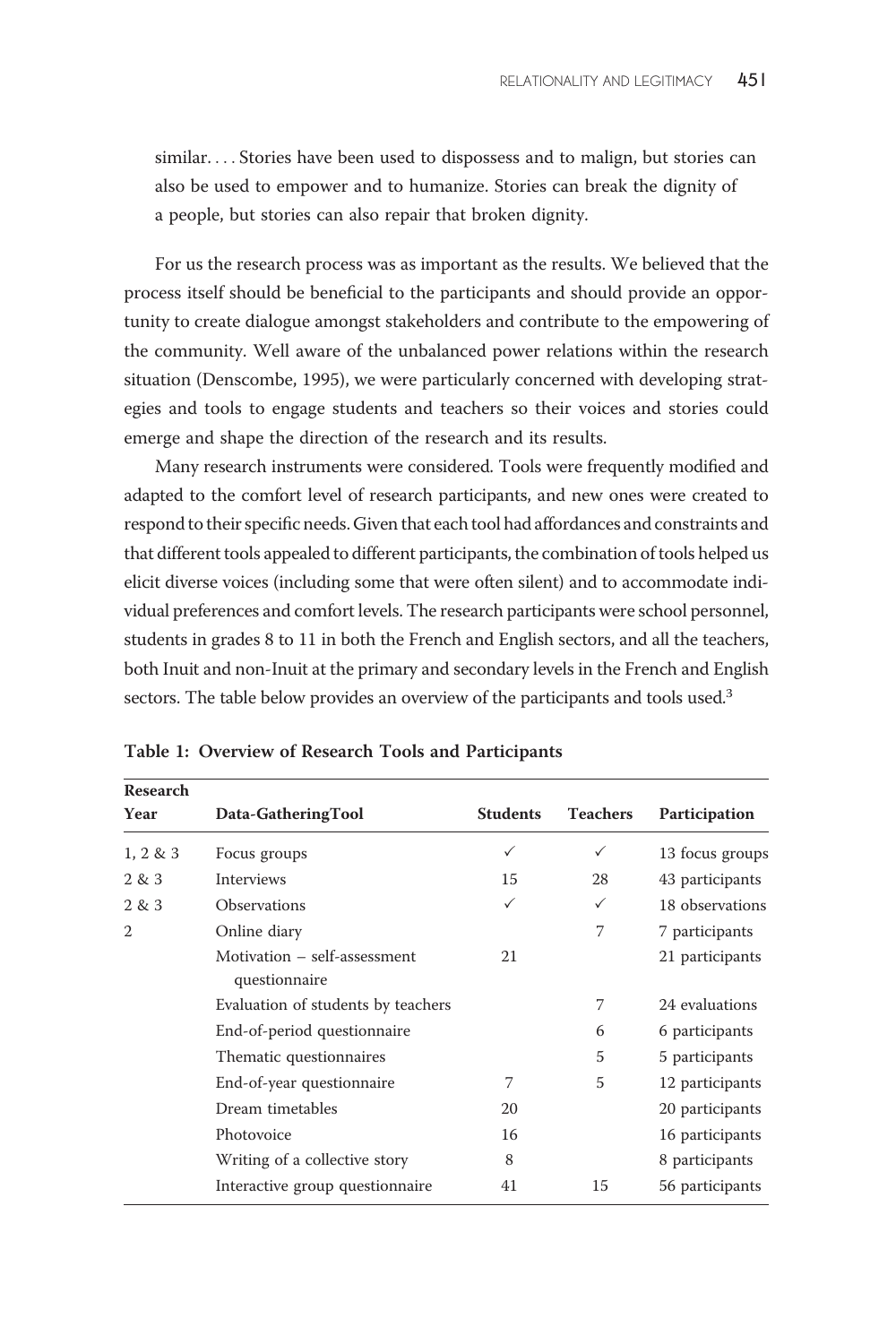Traditional academic research guidelines have, for the most part, reproduced positivist Western academic values. In recent decades, efforts have been made to improve these guidelines and research practices in Aboriginal communities. In the second edition of the Tri-Council Policy Statement (TCPS2; Canadian Institutes of Health Research, 2014), Ethical Conduct for Research Involving Humans, a guideline for researchers in Canada, chapter 9 is dedicated to the requirements and core principles of "respect for persons," "concern for welfare," and "justice" when undertaking research in an Inuit/Métis or First Nations community. It emphasizes the importance of respecting local ethical practices and seeking community engagement in the research. The TCPS2 and similar guidelines highlight the importance of integrating local ethics, especially Aboriginal codes (Halse & Honey, 2005; Kenny, 2004; Schnarch as cited in Fletcher et al., 2011). Other documents that informed our research were the guide published by Inuit Tapiriit Kanatami (ITK) and the Nunavut Research Institute (NRI) for undertaking research with Inuit communities (Nickels, Shirley, & Laidler, 2006) and the Inuit-Specific Perspectives on Research and Research Ethics from ITK and Inuit Tuttarvingat of the National Aboriginal Health Organization (2010).

Similarly, the Australian Institute of Aboriginal and Torre Strait Islander Studies has produced a comprehensive set of guidelines for the conduct of ethical research in Indigenous studies, highlighting four key principles: (a) demonstrated benefit and sustainable outcome for the community, (b) the use of culturally sensitive procedures and methods, (c) the need for adequate and appropriate consultation with local communities, and (d) sufficient community involvement in and control over the entire research project (as cited in Kendall, Sunderland, Barnett, Nalder, & Matthews, 2011, p. 1721). While there are differences among the various guidelines, all share four common principles: (a) appropriate consultation prior to initiation of research; (b) the necessity of adopting a participatory approach; (c) the importance of the protection of participants, knowledge, and the community; and (d) critical reflection about the impacts and benefits of the research.

Our research was informed by the principles highlighted in these guidelines, along with the literature on critical Indigenous methodology (Kovach, 2009; Smith, 2012; Tuck, 2010). We were guided by: (1) a desire to respect, protect, and preserve knowledge, traditions, and practices; (2) continuous consultation and negotiation with all stakeholders and participants; (3) informed consent as an ongoing process; (4) ownership and control of the research by the community; (5) collaboration and partnership with community members; (6) clear understanding and mutual agreement about the research objectives; (7) inclusive participation; (8) tangible benefits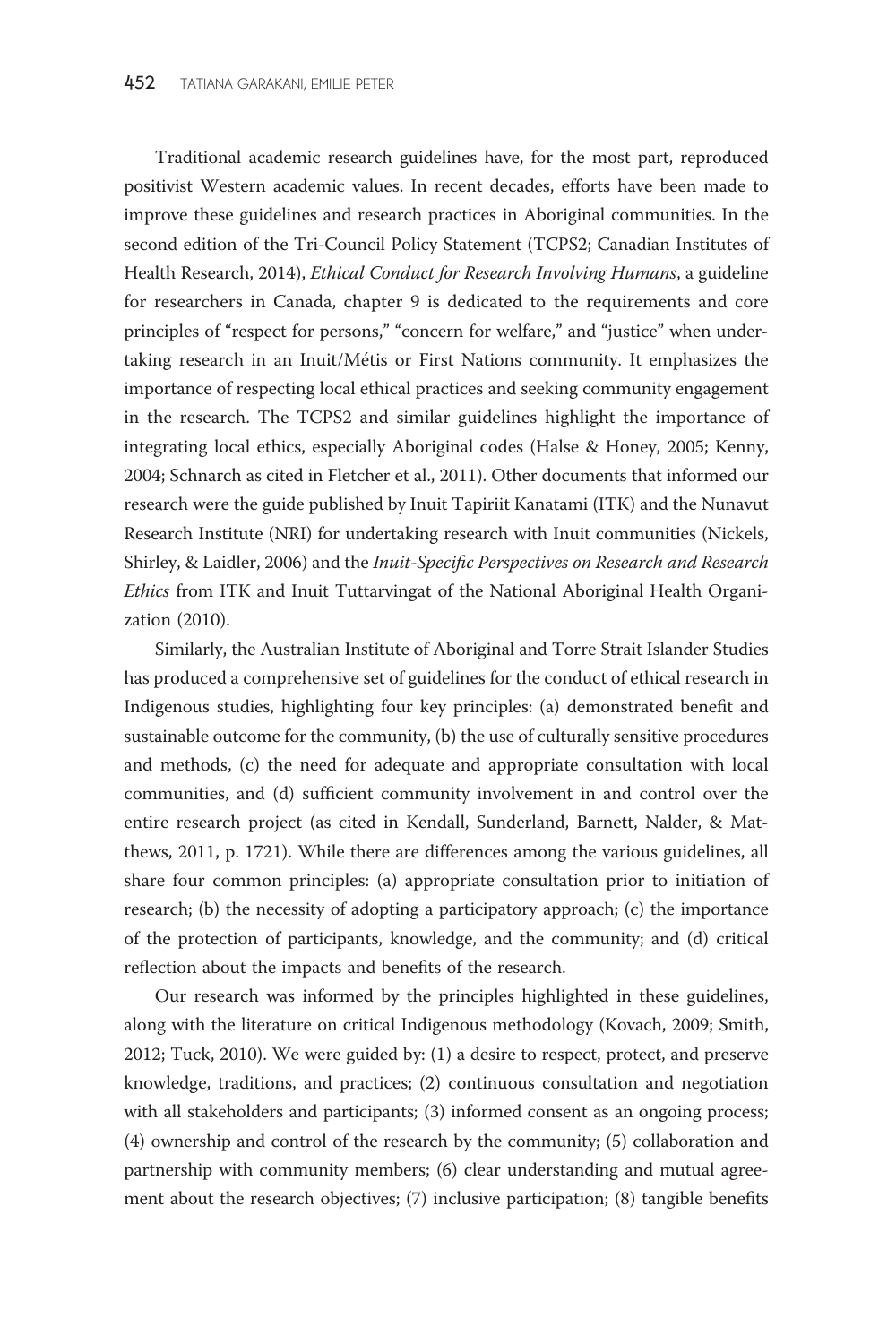and concrete results in meeting the needs of the community; (9) clear agreement on the management of, access to, and use of the project results; and (10) mechanisms to demonstrate compliance with ethical values.

# Enacting Principles of Critical Indigenous Methodologies

As highlighted by Kovach (2005), Indigenous epistemology is nonlinear, fluid, and interwoven. As a result, the research purpose, process, and results do not exist separate from one another. However, for the purposes of clarity, we have grouped the principles mentioned above into three categories: (1) legitimacy of the research (relevance, perceived benefits, trust); (2) legitimacy of the process, which we have divided further into two subsections: informed consent and voluntary inclusive participation; and (3) legitimacy of the results/benefits. We introduce each theme with a citation from one of the research participants to illustrate a specific challenge. We then develop each theme by providing an overview of key points in the literature and examples of the steps taken. We conclude each section with our lessons learned and the feedback from teachers who participated in this project.

# Legitimacy of Research: Its Relevance, Perceived Benefits, Relational Approach, and Trust

'' ...so, who is this research for?''

—Question asked by an Inuit teacher (I10) at the end of the second year of the project<sup>4</sup>

Legitimacy is an ongoing process and requires constant renegotiation. Kendall et al. (2011) point out that research has remained intrusive, with little benefit to most Indigenous people. It is therefore ''not surprising that Indigenous people generally view researchers with skepticism, and share an understandable reluctance to participate in research'' (Kendall et al., 2011, p. 1720).

Legitimacy of the research in terms of its relevance and perceived benefits for local participants and the community is a key concern. This project was developed with the collaboration of the KSB and had the support of the commissioners and the school director. However, legitimacy at the macro level did not guarantee legitimacy in the eyes of various stakeholders at the community level. We therefore dedicated the first year to preliminary field research (Caine, Davison & Stewart, 2009), focusing our efforts on establishing relationships and discussing the relevance and orientation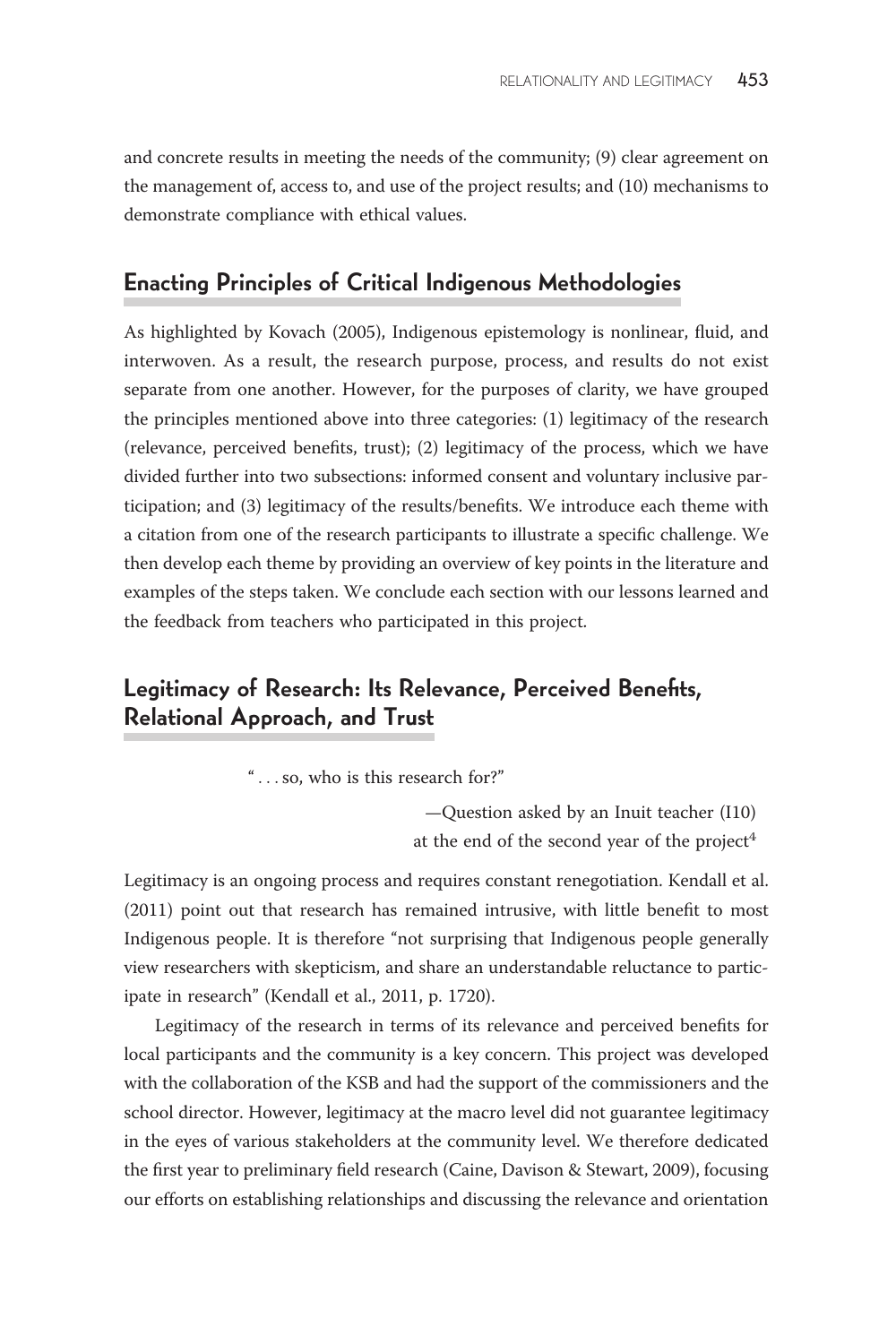of the research with various stakeholders and potential participants. We tried to create opportunities for potential participants to raise concerns, apprehensions, and opinions about the research and the proposed processes through focus group discussions, anonymous online surveys, and individual follow-ups. The first year also allowed us to better understand the research context. We developed a wide range of research tools and tested their feasibility, acceptability, and usability with potential participants.

Despite all our efforts, the participants, for the most part, remained cautious and apprehensive. The students were initially hesitant. They were especially reluctant to speak in focus groups, but they seemed more comfortable and motivated when we introduced activities that required the use of an iPad, camera, or handheld devices. However, we were unable to get much feedback from them about the research process. The teachers showed varying levels of interest. Some were more vocal than others. For some, the research meant additional work, and for the sole benefit of the researcher. We acknowledged these concerns and tried to prove ourselves through our actions rather than promises. We looked for opportunities to create reciprocity. We tried to incorporate in every research activity an element that could be beneficial for the participant. We sought participants' expertise on specific issues and tried to slowly include participants in steering the process and orientation of the research. We frequently made adjustments to reflect participant needs and priorities. But we were often reminded that the legitimacy of the research could not be taken for granted. It was an ongoing process of redefining and renegotiating the purpose and orientation of the project.

Several authors have emphasized the importance of adopting a ''relational approach'' as a key component to secure legitimacy and trust (Butz, 2008; Dickert & Sugarman, 2005; Fletcher et al., 2011; Letendre & Caine, 2004). Relational approaches are often described in terms of being honest, humble, informed, open, patient, and willing to learn; respecting different cultures, traditions, and local rules; respecting availabilities and the local calendar (Nickels et al., 2006); and, as a result, building a trusting, long-term relationship. However, developing and maintaining a relational approach requires time and continuous presence in the community. This is often a major challenge for university-affiliated researchers who must balance their teaching commitments and research in the field during the same semester.

We therefore made every effort to keep in touch with the participants (both students and teachers) between field visits. For example, we initially developed a blog, which we hoped would foster interaction and reciprocity. However, we soon realized that the teachers were juggling many different tensions among one another that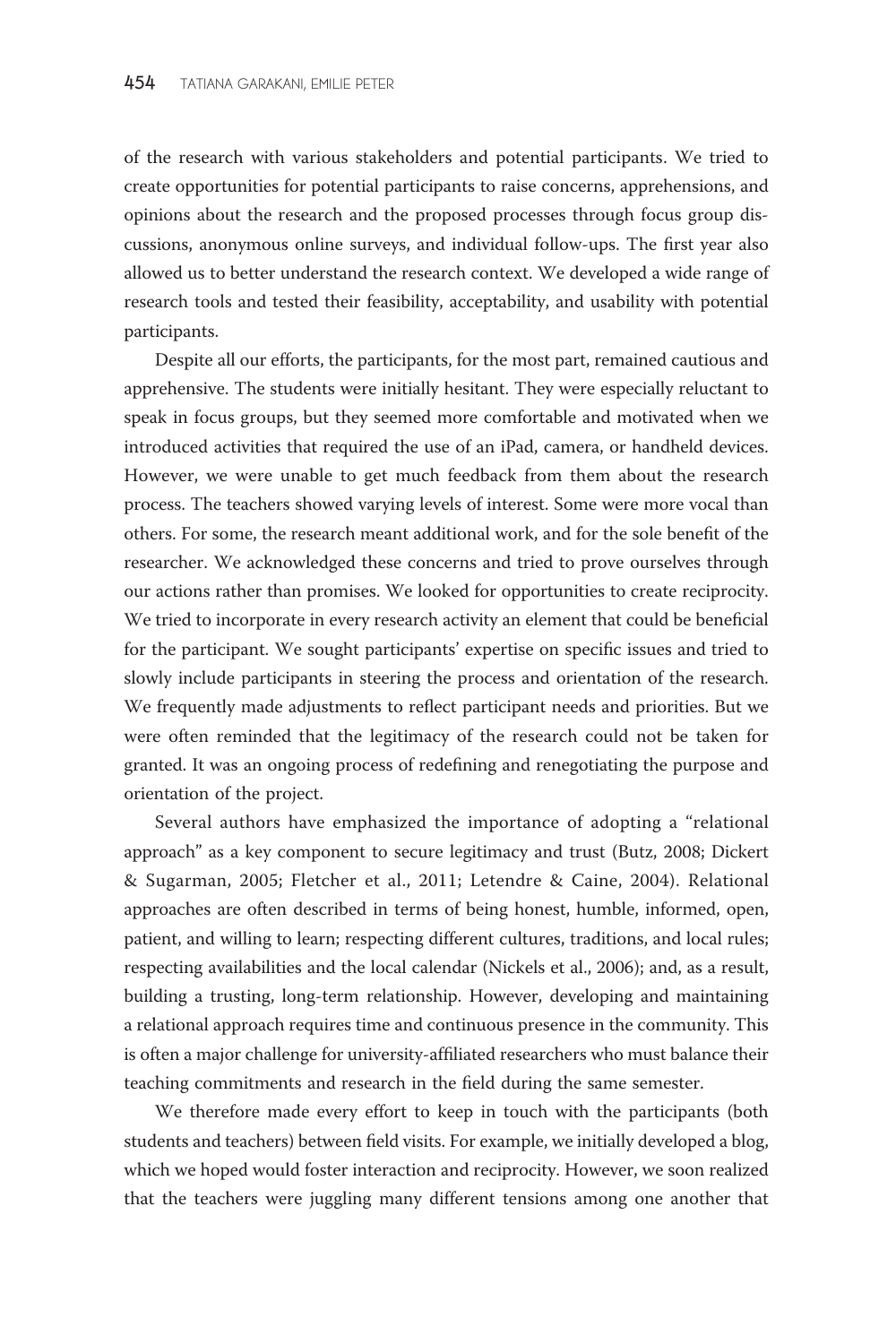generated competing stories (Clandinin, Murphy, J. Huber, & Murray Orr, 2010). Hence, they did not feel comfortable sharing their thoughts and experiences with all of their colleagues. So we abandoned the blog and opted instead for biweekly informal exchanges and follow-ups with individual participants. We only managed to do so with non-Inuit teachers; e-mail exchanges did not seem an acceptable means of communication for the Inuit colleagues. As a result, with these participants our interactions were limited to our field visits that occurred only once a semester. Also, our inability to speak Inuktitut remained an important obstacle. On a few occasions, we had to rely on the help of an interpreter. This, of course, interfered with the fluidity of natural conversation and relationship-building. It took us more than two years to reach a mutually positive relationship with the Inuit teachers, enabling us to all work together on the specific issues they had identified.

Throughout the research we tried to respect, uphold, and integrate in our behaviour Inuit values and beliefs, such as those highlighted by the Canadian Council on Learning (2007): promote equality, consensus, and unity; be generous, responsible, and respectful; be humble, honest, unpretentious, and helpful; listen, observe, accept, and apologize; celebrate interconnectedness, cooperation, and teamwork; be adaptable, creative, resourceful, and patient; and take the long view and move forward. Our cultural understanding of listening, observing, being respectful, humble, and patient led us to not reveal much about ourselves to participants, at least initially. In retrospect, however, we realize that we should have made a concerted effort to better introduce ourselves and tell participants more about who we were before expecting them to share who they were with us. As the relationship progressed, it became easier to obtain feedback on our behaviour and the research process. We were happy to learn, rethink our methods, adapt, and improve. Moreover, patience, resilience, perseverance, endurance, and a sense of improvisation (Canadian Council on Learning, 2007) helped us to continuously adapt our processes and tools and move the research forward in the most responsive and inclusive way possible.

We wanted to initiate and maintain a conversation with the Inuit teachers about the role and relevance of research in their context, and we found ourselves at a crossroads, trying to make a link between Western academic concepts and Indigenous approaches. The research concepts and approaches are typically articulated through Western-centric terminology, making it very difficult to find equivalent terms in many languages, including Inuktitut. Through our interaction with Inuit teachers, we realized that they still had many misgivings about what the research was or could do.

So we tried to link the important values of participatory research to the principles of Inuit Qaujimajatuqangit (IQ), or Inuit traditional knowledge, that "embraces all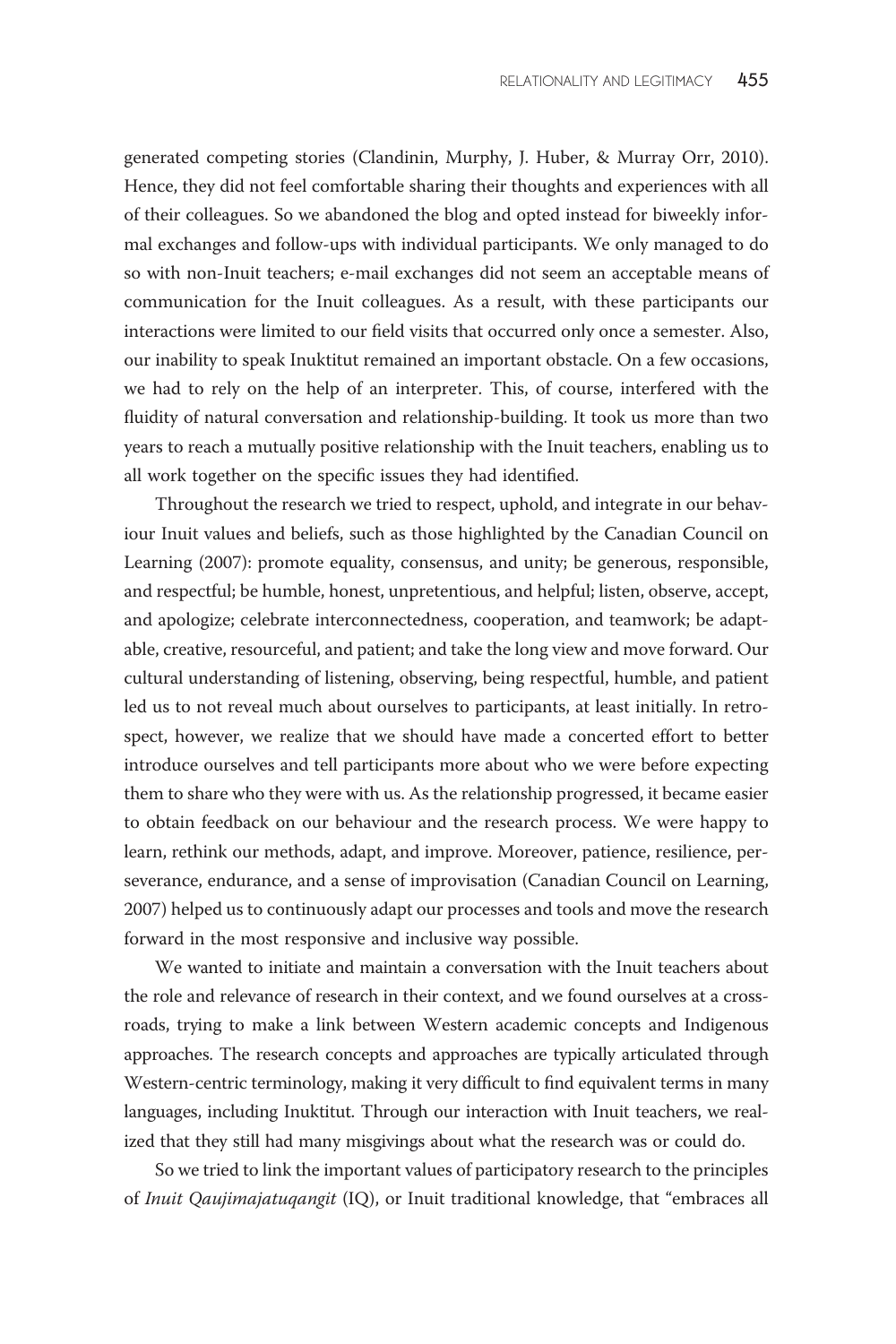aspects of traditional Inuit culture, including values, world-view, language, social organization, knowledge, life skills, perceptions and expectations'' (Nunavut Social Development Council, 1998, as cited McGregor, 2010, p. 34). These principles include (1) *Piliriqatigiingniq*, working together toward a common purpose (importance of the group over the individual); (2) Avatimik Kamattiarniq, environmental stewardship; (3) Pilimmaksarniq, skills and knowledge acquisition (central to the success of Inuit survival in a harsh environment); (4) Qanuqtuurunnarniq, being resourceful to solve problems; (5) Aajiqatigiingniq, consensual decision-making and being able to think and act collaboratively, to assist with the development of shared understandings, to resolve conflict in consensus-building ways, and to elicit and respect various perspectives and worldviews; and (6) Pijitsirniq, the concept of serving (central to an Inuit style of leadership: the understanding that each person has a contribution to make and is a valued contributor to his or her community; National Collaborating Centre for Aboriginal Health, 2009–2010).

Since IQ originated in Nunavut, the terms were not quite familiar to the Inuit teachers in Nunavik. However, the definition of IQ terms spoke to the teachers and allowed us to initiate a conversation about the relational dimension of the research: the purpose, process, and results. We tried to summarize key aspects of the research ethics in images that we presented to the participants during a focus group. The usual ethical terms (i.e., participatory approach, inclusion, participant protection, etc.) were adapted to reflect the participants' perspectives (e.g., ''power sharing'' became ''[you] decide'') to support a sense of agency amongst participants. Moreover, we tried to link them to IQ to foster a discussion about everyone's understanding of those concepts and how relevant they are for the participants.

Figure 1 represents what taking part in a participatory research project means for participants. Inspired by the IQ concepts of Piliriqatigiingniq, Aajiiqatigiingniq, and Avatimik Kamattiarniq, we emphasized and translated the concept of "inclusion" as "everyone's voice," "power sharing" as "decide," research as "advocacy tool," and ''validity of data'' as ''tell your story.''

Figure 1 also presents separately the ethical concepts linked to the research results, as this was an issue frequently raised by participants. The concepts of "research relevance," "transparency," and "access to results and ownership" were translated into ''information/knowledge sharing'' and ''changes (impacts).'' These concepts were inspired by those of Pilimmaksarniq and Qanuqtuurunnarniq. We linked the continuously negotiated relationship of the research to the IQ concept of Aajiiqatigiingniq.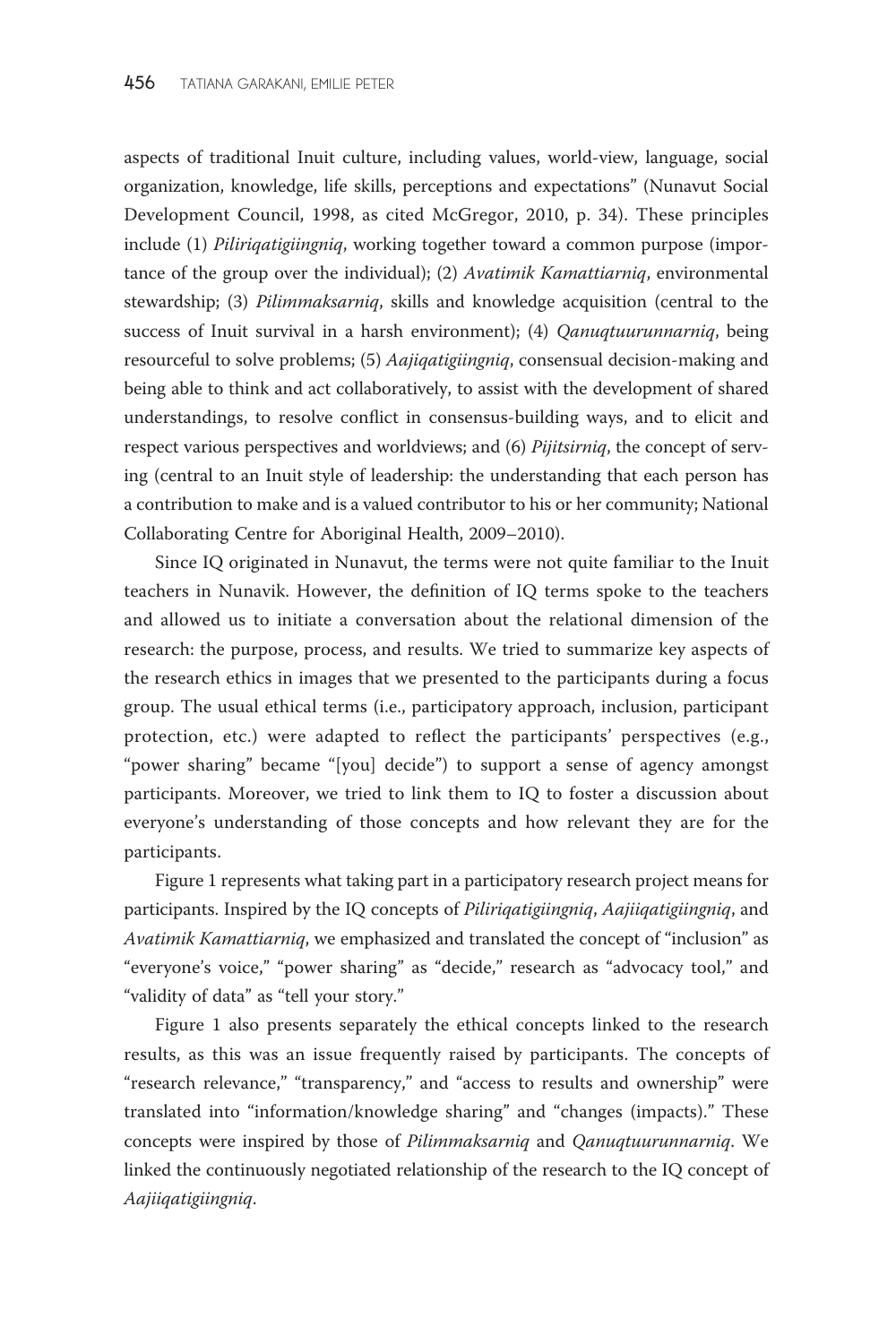

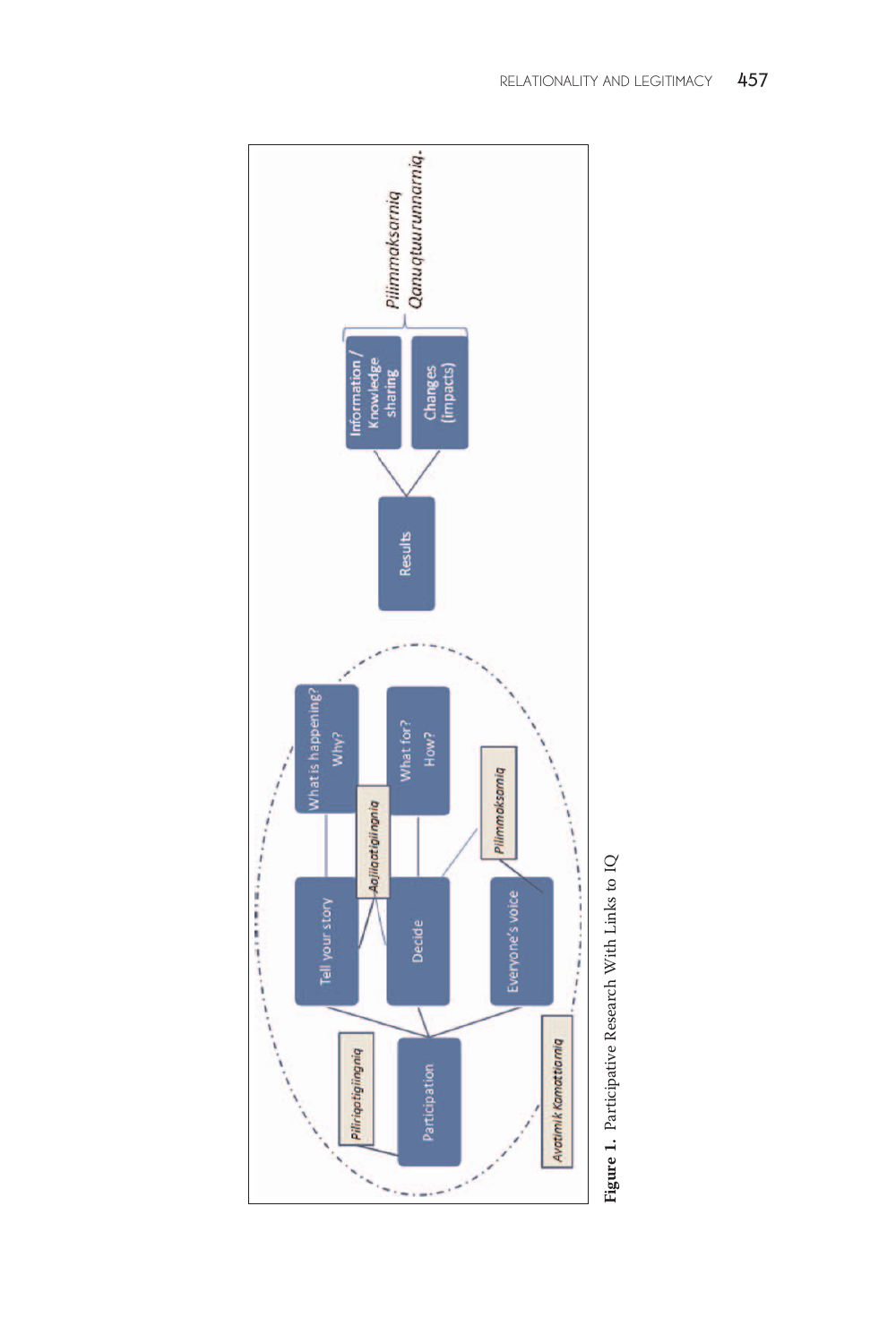

Figure 2. Ethical Principles in Research

Figure 2 represents ethical principles usually promoted in academic research. We opted for ''respect'' to emphasise what we meant by ''ethics'' and to highlight the importance we attached to the relational dimension of ethics in research. While the list of concepts represented in these diagrams is by no means exhaustive, they brought attention to our duties and their rights (i.e., "informed consent," "confidentiality," "transparency," "ownership," "participant protection"). These notions were translated, respectively, into "willing to participate," "information protection," "access to results," "participation," and "well-being." It was an attempt to verify whether we could link some of the more conventional Western-centric ethical concepts with Indigenous approaches.

## Legitimacy of Research: Lessons Learned

Many factors impact the building of relationships between researchers and participants. Geographical and cultural distance, as well as our inability to speak Inuktitut, were constant reminders of our position as outsiders. Added to these constraints were local tensions and dynamics that influenced research participants. Teachers juggled tensions with their jobs, personal lives, and relationships with colleagues or school administrators and tried to strike a balance between the students' needs and curriculum requirements. Promoting and maintaining a relational approach is essential to conduct research in an Aboriginal context. However, the line of friendship needs to be balanced carefully to avoid potential problems. For example, given that every work environment has its own politics and cliques, if researchers are perceived to be close to an individual or a certain group, some stakeholders may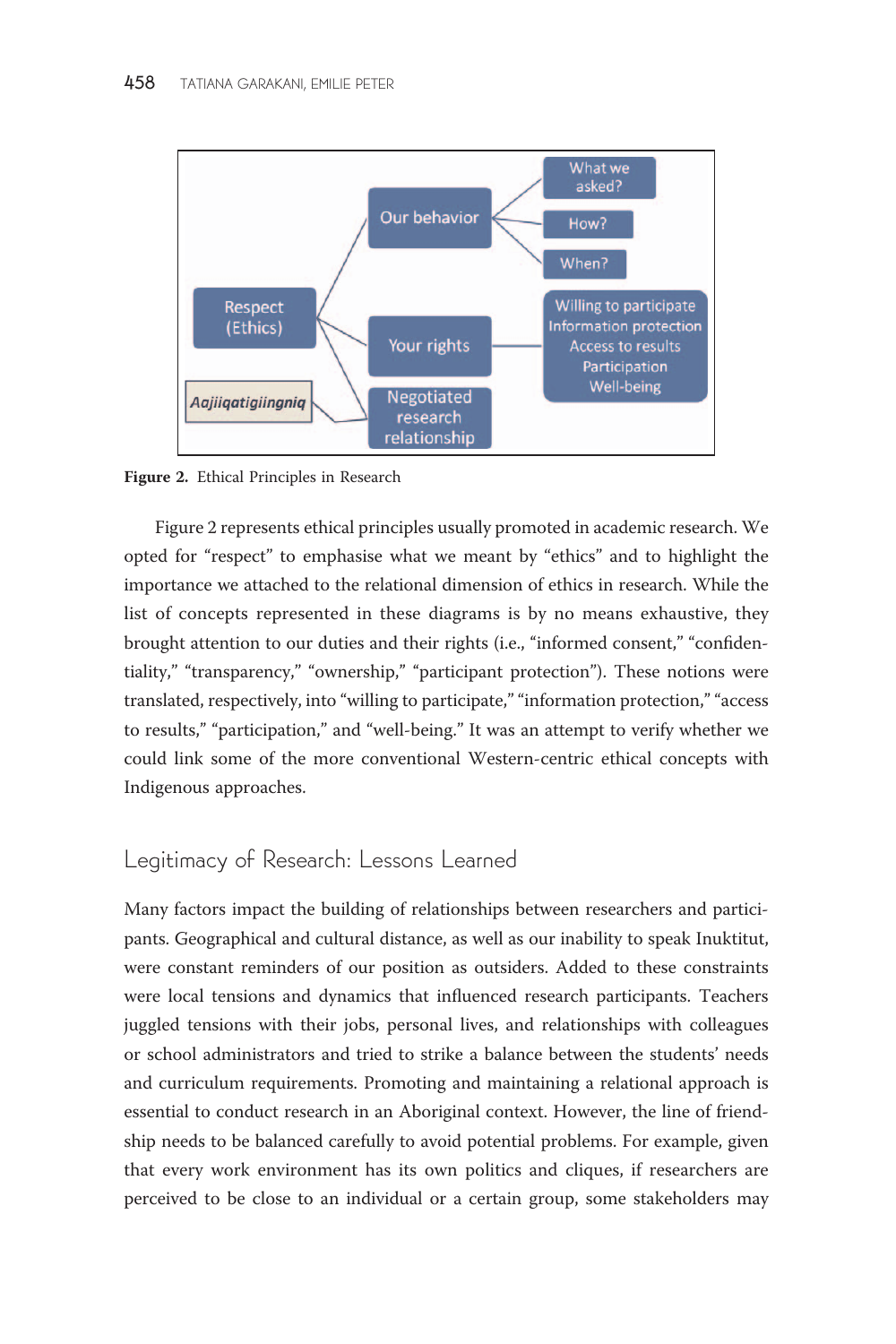question their neutrality and respect for confidentiality. Researchers should also be careful not to create unrealistic expectations by making promises they cannot keep.

### Teachers' Feedback

At the end of the three-year project, we presented some of our reflections on the research process to the teachers. An interactive voting system was used to get their views on various topics. Teachers used individual handheld devices to anonymously indicate their preferences. This system allowed for all the teachers to take part in the activity. It was a particularly effective way to draw out the "silent ones" because they could vote anonymously. The compiled votes for each question were immediately presented to the group, which enjoyed the spontaneous feedback. The convergence or divergence of responses generally created a discussion.

When asked about whether "the aims and intentions of the research were sufficiently transparent and clear to you?'' all teachers responded ''yes.'' However, during the discussion, they suggested that it would have been helpful to have an interpreter present at all times and to translate all materials into Inuktitut because ''some words were pretty hard to understand.'' They also noted that the messages should have been kept short and sweet. Some said that they didn't understand some points but were afraid to ask.

# Legitimacy of the Process: Informed Consent and Voluntary Inclusive Participation

'' ... just tell us what you want from us, what you want us to do''

—Statement we heard from several teachers when we tried to discuss the various options or validate the orientation of the research

# Informed Consent

Several issues are identified with respect to participant consent criteria. The wellknown requirement to obtain individual consent is often associated with the need to obtain collective consent given by the community (Blanchet, 2006; Patterson, Jackson, & Edwards, 2006; Piquemal, 2001, and Smith-Morris, 2007, as cited in Fletcher et al., 2011). When seeking collective consent, the question of the representativeness of the people in charge of giving such consent can easily become an issue (Butz,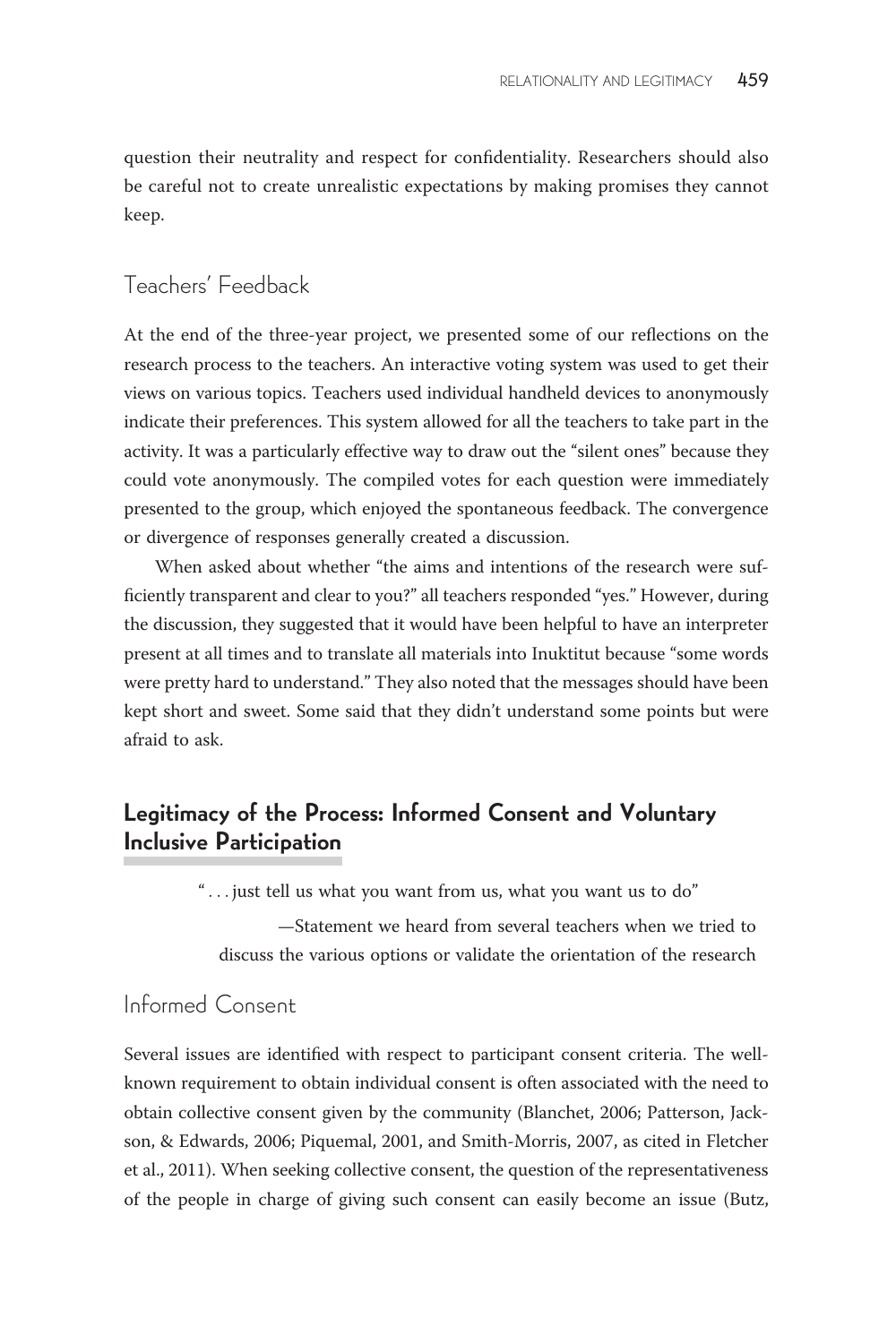2008). Once we secured the consent of the school administration to conduct the research, we also sought individual consent. To comply with the Institutional Review Board (IRB) requirements, we prepared consent forms that we simplified and shortened, and we made them available in French, English, and Inuktitut. Because TCPS2 (Canadian Institutes of Health Research, 2014) and ITK & NRI (Nickels et al., 2006) have provisions to allow for oral consent in Aboriginal communities, we placed greater emphasis on oral consent.

Questions regarding consent are not limited to the initial phase of the research. Indeed, consent can be perceived as continuous because a participant can withdraw at any time (Blanchet, 2006; McHugh & Kowalski, 2009; Piquemal & Nickels, 2005). Negotiated consent requires an extensive dialogue with the participant to reach an individual agreement (Mackenzie, McDowell, & Pittaway, 2007; McHugh & Kowalski, 2009). With progressive and nonbinary consent (participants/nonparticipants), participants can take part in the project at any time, progressively increasing (or not) their levels of participation (Butz, 2008). Consent that is *iterative* highlights that the terms of the agreement need to be regularly renegotiated (Mackenzie et al., 2007).

As mentioned earlier, to ensure an iterative, progressive, continued, and negotiated consent, we developed, adapted, or retained various research instruments. Participants were given the option of participating in the activities of their choice and were reminded that they could change their mind at any time regarding the nature or the extent of their participation.

### Informed Consent: Lessons Learned

For some researchers, the usual IRB process to obtain informed consent does not necessarily secure proper consent from potential participants (Letendre & Caine, 2004). For Butz (2008), the existing procedures only ensure the protection of the researchers and their university. Therefore every effort should be made to uphold the intent of the informed consent concept. In this project, adopting an iterative, progressive, continual, and negotiated process was beneficial for both participants and the research. However, the process can be both intellectually and emotionally demanding. Although we explained and insisted on the voluntary aspect of participating in the research, almost no one turned us down initially. Yet the lack of availability of some participants made us realize that because the approval of research came from the school administration, most teachers must have felt ''strongly encouraged'' to participate. As a result, we should examine more closely how we convey the voluntary nature of the research.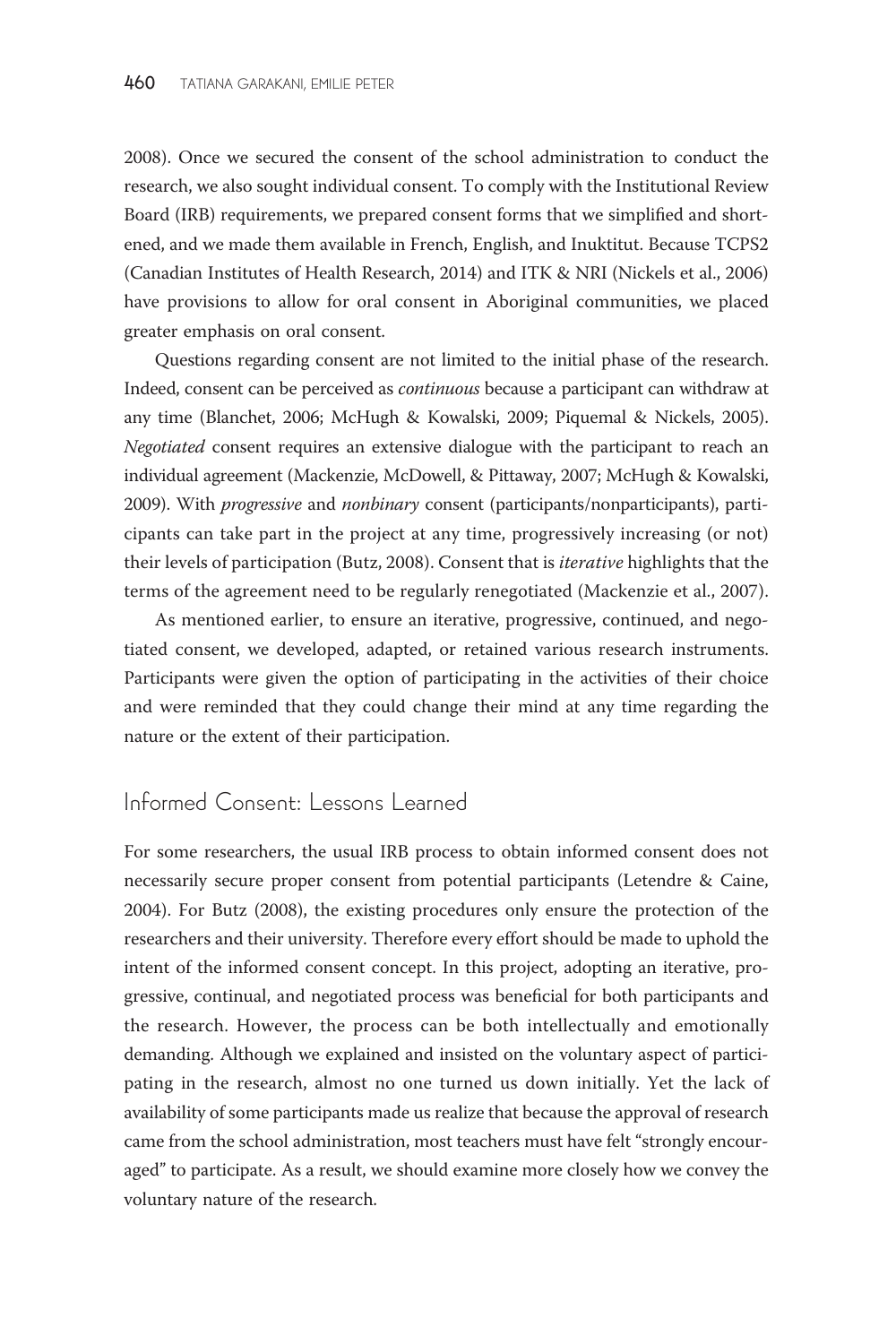## Teachers' Feedback

To the question: ''Did you feel that the research was imposed on you and you were forced to participate?'' some teachers chose the answer: ''I felt strongly encouraged [by the school administration], but was comfortable.'' Others selected ''ambivalent, but didn't mind,'' and still others responded that ''they were willing.'' None of the teachers (Inuit and non-Inuit) felt they were forced. They felt free to participate or not in the research.

# Inclusive and Voluntary Participation (Diversifying Research Methods and Allowing for Intermittent Participation)

Adopting a participatory approach is strongly recommended when undertaking research in an Indigenous community (Canadian Institutes of Health Research, 2014; Nickels et al., 2006). This aims to protect participants and the community, to increase the legitimacy and benefits of the research, to share responsibility (Dickert & Sugarman, 2005), to recognize each other's rights and responsibilities (Kenny, 2004), to enable a better identification and inclusion of the population's preoccupations and expectations (Nickels et al., 2006), and to ensure a better inclusion of local ontology and epistemology through the adoption of locally adapted tools and the local interpretation of research results (Letendre & Caine, 2004). Adopting such an approach requires preliminary field research (Caine, Davison, & Stewart, 2009; Nickels et al., 2006) involving the community in interpreting and making sense of the research results, reporting, and evaluation (Nickels et al., 2006) and including local leaders and elders (Kenny, 2004) and/or other members of the community because they best represent the community and participants' interests. In every case, the allocation of roles and responsibilities should be made explicit throughout the process and everyone's contribution has to be clearly stated in the research communications and results reports (Association of Canadian Universities for Northern Studies, 2003). Adopting a participatory approach does not mean ensuring the full participation of the entire community at every stage of the research. The level of participation should be perceived as a potential continuum, in virtue of which participation can and should be adapted to the local capacity and willingness to participate (Nickels et al., 2006).

When we first arrived at the school, we introduced ourselves and the study to the teachers at a group meeting. The aim was to first verify the relevance of the project and its acceptability to the group, as well as to give the teachers opportunities to raise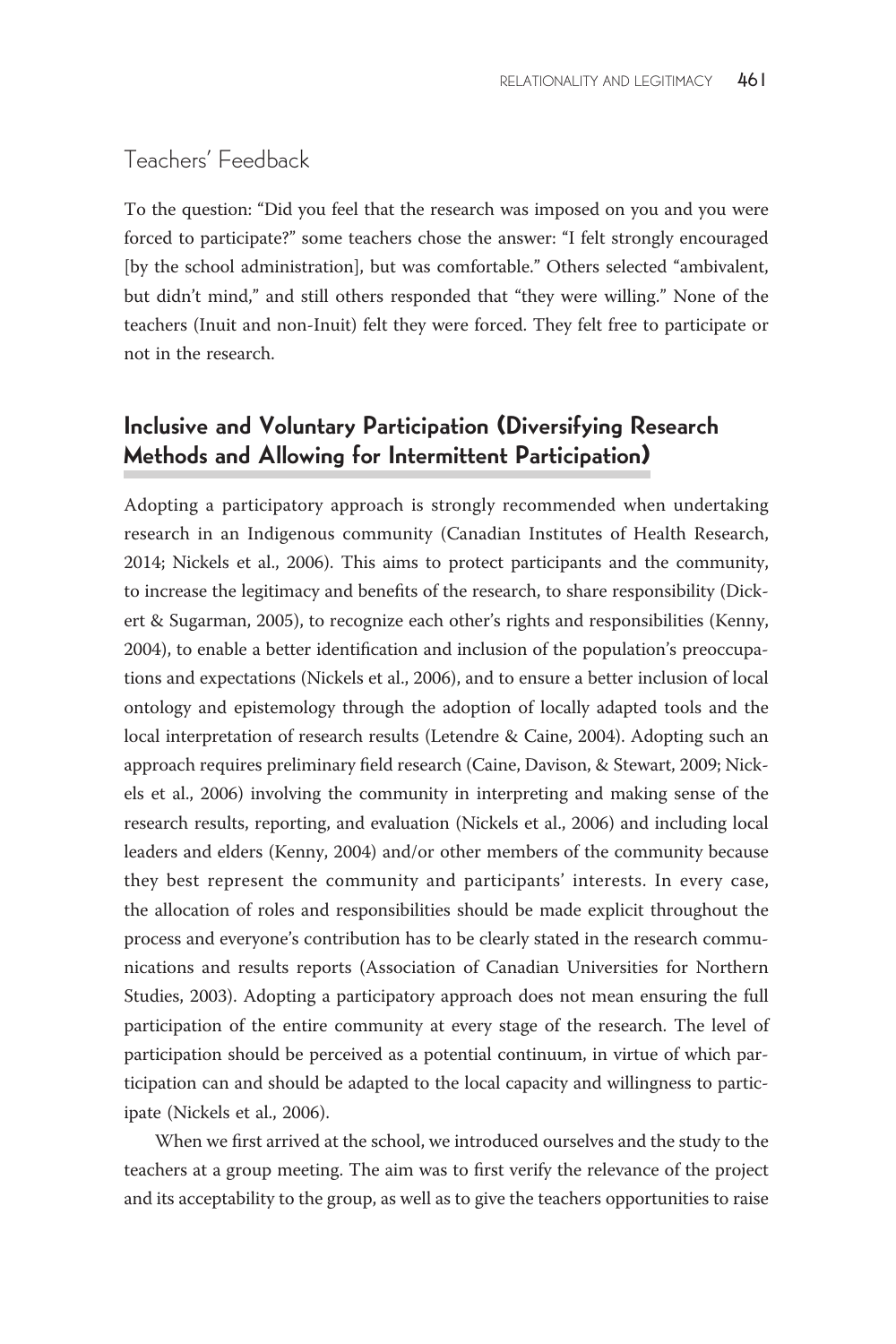questions and concerns. We did not want to separate participants according to their mother tongue. However, we noticed it was difficult for the voices of Inuit teachers to emerge in the mixed group. As a result, during a second meeting, we separated the groups by language, hoping to create a more suitable environment for open discussion. We then observed that in the focus group with Inuit teachers, age played an important factor. Many younger teachers, as a sign of respect for their elders, refrained from speaking much in front of the older teachers. It was in this way that interviews became part of the inquiry process to create a space where individual voices could emerge and complement the focus group conversations.

Reaching those who were in the habit of interacting less than the others in a given group remained a challenge. The confident, outspoken, and extroverted teachers would take the lead in expressing opinions or suggesting solutions. It was important to disrupt the usual, established interpersonal dynamics and make a space for the quieter voices to emerge at their own pace.

# Inclusive and Voluntary Participation: Lessons Learned

Reaching an appropriate level of participation is an issue in research because it combines multiple dimensions. For example, trust may be challenging to achieve when trying to represent everyone's voice. Indeed, some participants may have different opinions from those of the group leaders, and it may be challenging for them to share their diverging viewpoints with strangers. The use of various tools and methods, added to complexity of the research process and analysis, may have caused too much uncertainty to motivate participants and help them visualize the future impact of the research. Also, because their participation was voluntary, it raises the issue of how to keep the participants motivated, especially in a longitudinal study. Using incentives (e.g., financial compensation or in-kind incentives such as meals, gifts, etc.) is the usual preferred option, which we discuss further in the following section. We also struggled with how to make the research significant to all participants, given their individual needs and priorities.

#### Teachers' Feedback

When asked whether we (the researchers) provided a safe and trusting environment, all non-Inuit teachers agreed, but 30% of Inuit teachers chose "not always, sometimes I felt you were here to judge.'' Despite our many efforts to create inclusive participation, in response to the question ''Do you feel we provided the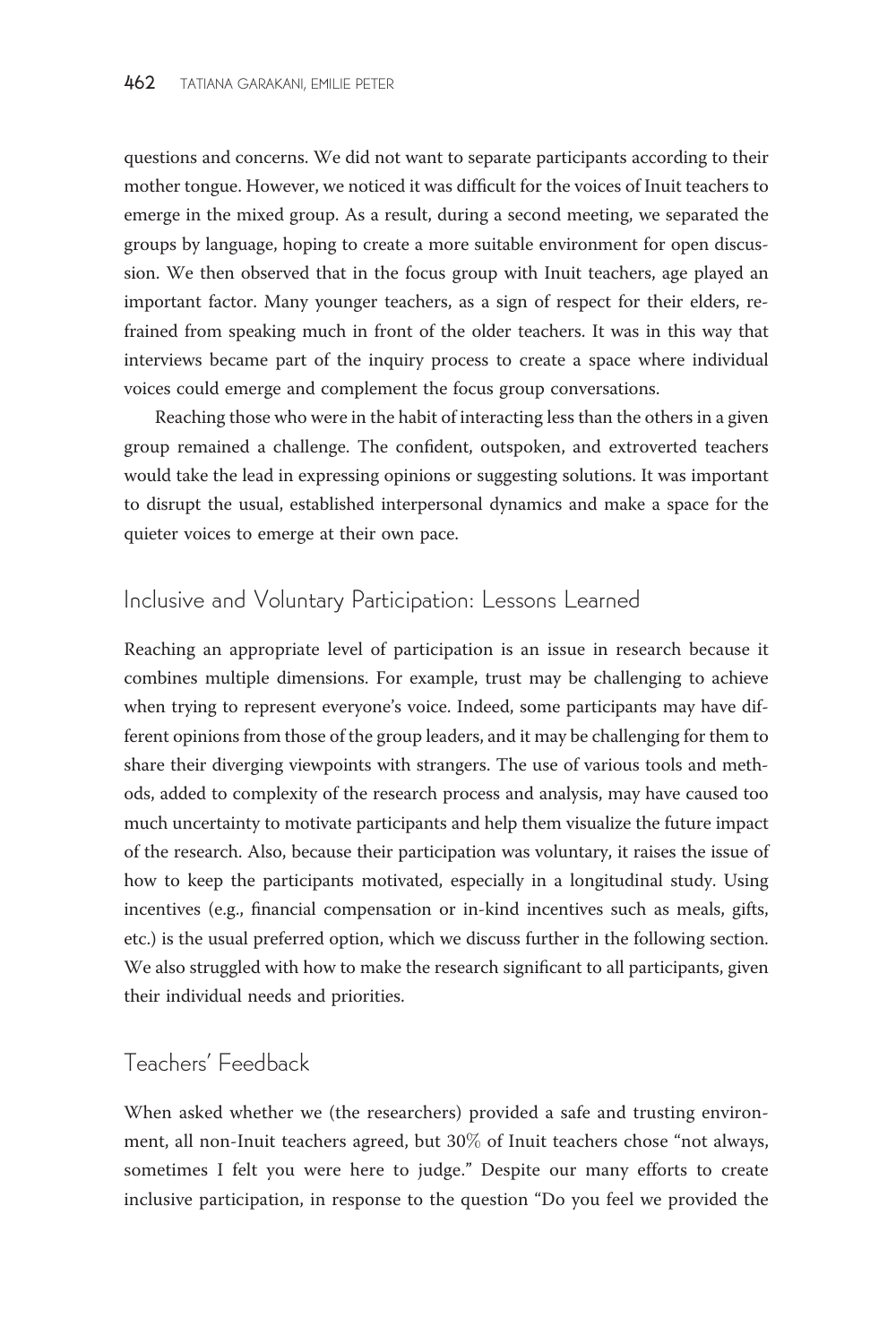means to encourage participation of all?'' a few teachers felt that we did not succeed.

#### Legitimacy of the Results/Benefits

'' ... too many people ask us what we want ...we answer the same thing ... but nothing changes.''

> —Inuit teacher's (I10) contribution to the discussion about the benefits of the study

Research benefits remain intangible for many participants, and for many authors research can even be harmful. Louis (2007) evokes Crazy Bull's words ''knowledge for knowledge sake [is] a waste of time'' when he states ''if research does not benefit the community by extending the quality of life for those in the community, it should not be done'' (p. 131).

Kendall et al. (2011) draw from the Australian experience to explain that the challenge for non-Indigenous researchers and practitioners is to use methods of research that lead to acceptable, sustainable, and efficacious solutions within Indigenous communities. As they note, ''researchers must adopt new ways of seeing that respect local Indigenous ways of knowing and insuring that knowledge remains in control of the community'' (p. 1719). To decolonize our approach and methodology, Smith (2012) suggests we adopt a sufficiently broad approach so that local knowledge, values, and conceptions of the world can be integrated.

Similarly, some authors call for the recognition of epistemological differences (Louis, 2007) and for the opening of the Western epistemology of science to make room for Indigenous knowledge (Patterson et al., 2006), integrating local practices and methods of research (Loppie, 2007), adopting different points of view (Kenny, 2004; Letendre & Caine, 2004), and respecting local value judgments of what is right or wrong (Castellano, 2004). This approach encourages researchers to make an effort to understand local values, history, culture, and beliefs (Kenny, 2004) to develop adapted tools and involve Indigenous researchers who are fluent in the local language (Letendre & Caine, 2004). Knowledge ownership and construction are intimately linked to the protection of participants and communities. Local consequences of misrepresentations because of the production of false information about the whole community or some of its members (Louis, 2007) can be particularly harmful for the population involved (Association of Canadian Universities for Northern Studies, 2003).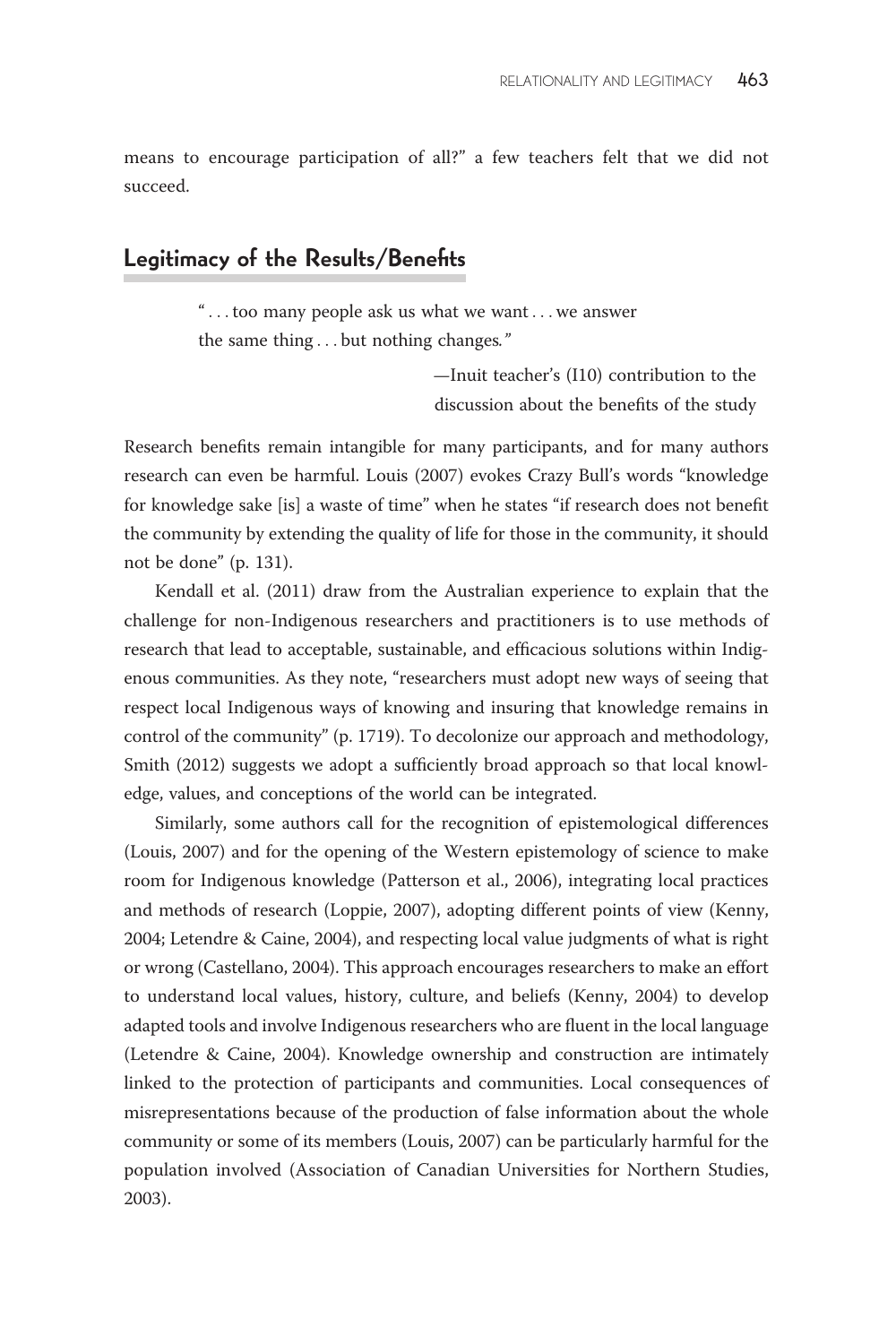This is why we opted for the unpopular measure in academia of postponing publication of articles until we had the opportunity to present and validate the research findings with all participants and stakeholders. We did not want our "text" or ''research'' to cause harm. We understand the concept of research outcomes is tied to two main dimensions: the benefits of the research and its constructed knowledge. We acknowledge that these dimensions overlap because the knowledge arising from research activities can be a type of benefit. However, the first dimension is focused on the political legitimacy of the research benefits, whereas the second concerns the epistemological legitimacy of the constructed knowledge.

Knowledge protection is of great concern in Aboriginal communities. The concepts of ''ownership, control, access, and possession'' (OCAP) of communities' knowledge (Schnarch, 2004, as cited in Fletcher et al., 2011) are now included in ethical guidelines (Association of Canadian Universities for Northern Studies, 2003; Canadian Institutes of Health Research, 2014) as a way to emphasize collective ownership of local knowledge.

Research impacts and benefits for the participants and larger community are a crucial issue to numerous codes and authors. Researchers should maximize the benefits the population can derive from the research (Association of Canadian Universities for Northern Studies, 2003), while taking into account the relevance and temporality of these benefits (Schnarch, 2004, as cited in Fletcher et al., 2011). The concept of reciprocity is important because researchers try to give back in a concrete way to participants and the community for their involvement in the research (McHugh & Kowalski, 2009; Tilley & Gormley, 2007, as cited in Fletcher et al., 2011). However, some questions arise regarding the nature and level of reciprocity. While individual financial compensation has been recommended (Nickels et al., 2006), there is no consensus about it because the use of money can be negatively perceived, for example, as impacting the relationship-building process, or linked to a negative perception of money. Lechopier (2010) also questions individual versus collective compensation. Indeed, participants should be individually acknowledged for their participation, as should the community as an all-encompassing entity. Even when the inclusion/exclusion of participation is linked to scientific criteria (Canadian Institutes of Health Research, 2014), the exclusion of community members could be seen as an injustice (Lechopier, 2010), especially if financial or other individual benefits are involved.

Because benefits could be seen as an important incentive to participate in a study, they should not be disproportionate and should take into account participants' perceptions of risks and benefits (Canadian Institutes of Health Research, 2014).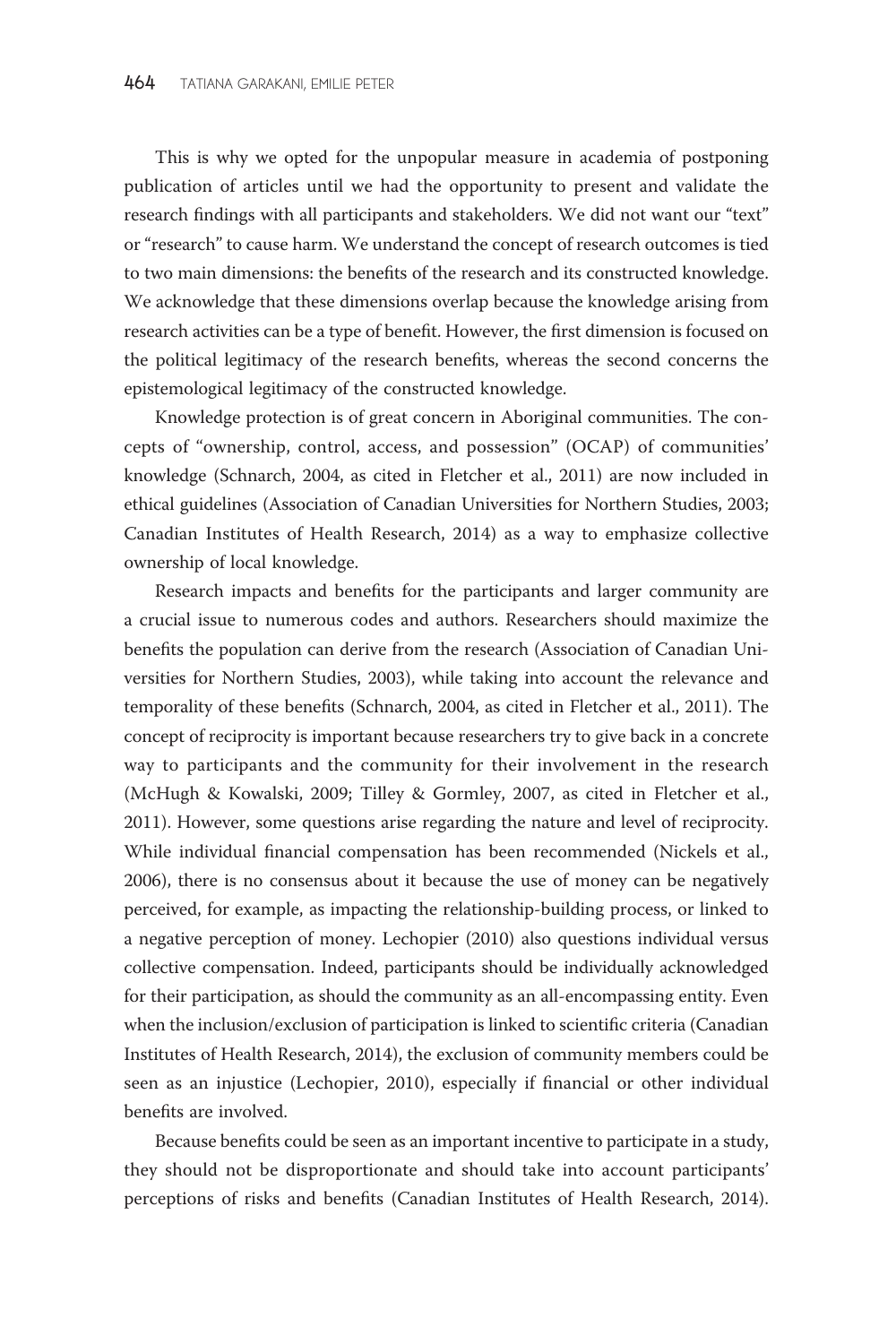This raises the question of the appropriate level of incentives, which would create enough motivation to participate but would not cause participants or the community to ignore the risks they are facing through their participation. Relational reciprocity (Letendre & Caine, 2004) is a way to bring reciprocity to community members, especially the development of individual capacities, through the establishment of certain types of relationships. It could be seen as an interesting form of reciprocity because it would enable local empowerment (Canadian Institutes of Health Research, 2014; Nickels et al., 2006) at both the individual and community level (Nickels et al., 2006), especially increasing members' autonomy (Mackenzie et al., 2007).

At the beginning of the project, we planned to include a small monetary compensation for teachers participating in the research. We also created a virtual space for their exclusive use, hoping that it would help to develop relational reciprocity. However, we soon realized that the two approaches were not suitable for the context. The relationship of trust with teachers developed gradually over time and allowed us to better understand their evolving needs and the priorities of different groups.

As mentioned earlier, we shared the findings at every stage of research with the teachers and the school administration so they could use the findings to discuss and define the following research stages. A recurring theme, often highlighted by the Inuit participants, was the need for developing resources and finding strategies to increase the learning of Inuktitut. Although this was not formally part of the initial research project, efforts were made to address this specific request by involving a linguist towards the end of the project and working collaboratively with the Inuit teachers in identifying lived challenges tied to Inuit education and brainstorming around possible solutions. An applied linguist with previous experience in the revitalization of the Inuktitut language in Nunatsiavut (Gatbonton, 2014) was invited to accompany the research team in February 2014. She worked with Inuktitut teachers, building on existing lessons and materials and exploring how, with minor adjustments, activities could be transformed into meaningful and rich Inuktitut language acquisition opportunities for and with students. That collaborative exploration led to an interest in such work by the school and the teachers, who requested further activities of this nature. This led to the design of new research proposals and follow-up activities.

## Legitimacy of Results/Benefits: Lessons Learned

Not all participants were convinced of the benefits of this research. We tried to share the results (especially those that could impact their practice) with them on a frequent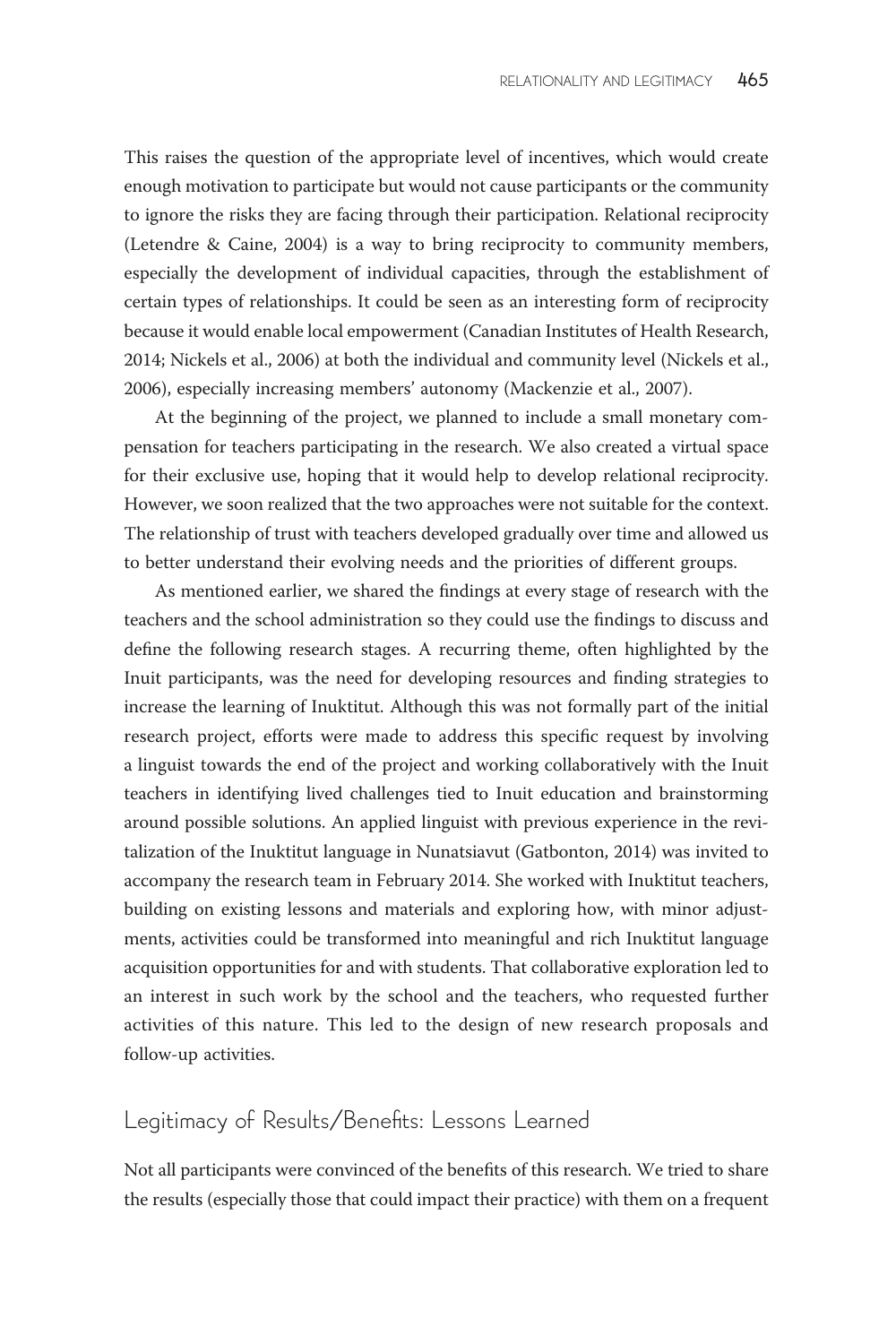and regular basis. To avoid limiting the type of information gathered and the range of respondents' perspectives, a variety of data collection tools were used to enable the expression of diverse viewpoints. The data was collated and summarized by the research team to ensure anonymity, but the overall results were shared regularly with various stakeholders who participated in interpretation/sense-making of the findings. This also helped to validate and adjust the next steps of the research.

#### Teachers' Feedback

At the end of the research, we presented the cumulative results of the three-year research study to the participants to obtain their reactions and feedback. When asked ''What do you think about the accuracy of the results?'' more than 75% of all teachers (Inuit and non-Inuit) said that the results were an accurate representation of their reality and that they were useful and interesting. One teacher (Q7) said ''it is good to know that students want to be taken seriously ... it is interesting to see what they are thinking.''

In response to the question ''Do you feel that the results were inclusive of all views and opinions in the school?'' more than 80% of the French- and Inuktitutspeaking teachers thought that the results were inclusive, but fewer did in the English-speaking group (67%), some of whose members had participated less in the research. When asked whether their expectations were met, two-thirds of the teachers responded ''Yes, for the most part'' and a third chose ''Frankly, I didn't have any expectations.'' None said ''No.''

We asked about the behaviour of the co-authors of this article. The participants could choose one of three possible answers: (a) managed to remain open-minded, respectful, and sensitive to the context and reality; (b) were out of touch with reality; and (c) nice effort, but more was needed. A total of 75% of the non-Inuit teachers chose (a) and  $25\%$  chose (c). Among the Inuit teachers, only 60% chose (a),  $15\%$ chose (c), and 30% indicated that we were out of touch with reality. When we asked them to elaborate, we were told that it is what *qallunaat* (non-Inuit) do: They come and go without producing any results. We should mention, however, that this feedback was received prior to the Inuktitut language learning activity described earlier in this section.

## Conclusion

Doing research as non-Aboriginal and outsiders in an Aboriginal context remains a contested issue and must be dealt with great care and attention. Generating ''ethical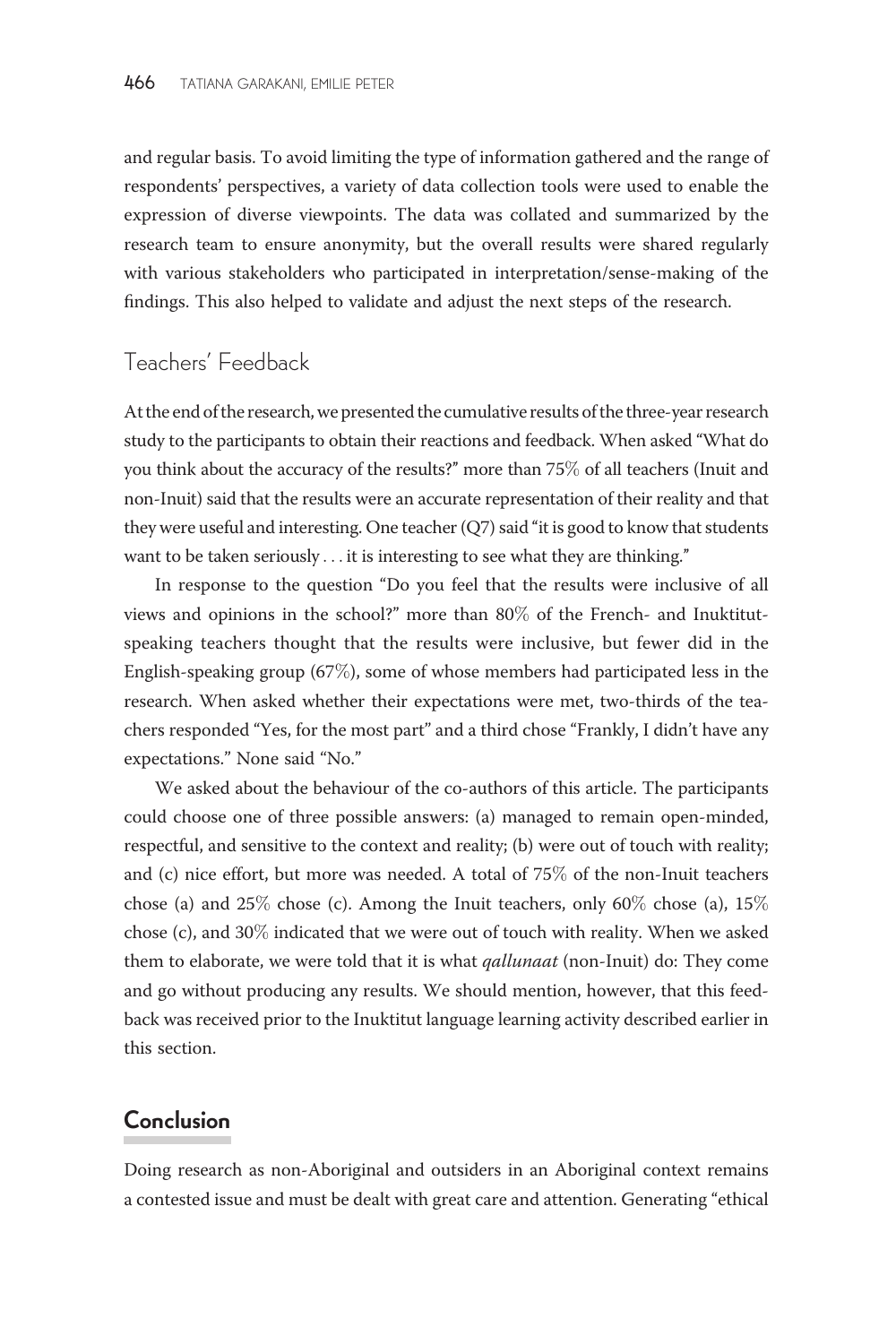space for decolonization'' by facilitating the development of an ''in-between space that connects Indigenous and Eurocentric knowledge systems'' (Battiste, 2013, p. 105) remains very challenging. In this process, building a meaningful relationship with the different stakeholders becomes crucial.

In this paper, we described how we tried, as non-Aboriginal researchers, to enact the principles of critical Indigenous methodologies, which we grouped under (1) legitimacy of the research (relevance, perceived benefits, trust); (2) legitimacy of the process (informed consent and voluntary inclusive participation); and (3) legitimacy of the results/benefits. We also detailed our successes and failures, to demonstrate our compliance with ethical values as suggested by the Canadian Council on Learning (2007) and Inuit Qaujimajatuqangit (IQ), or Inuit traditional knowledge. In this process, adopting a relational approach is crucial.

We tried to illustrate that it is not enough to be well-prepared, well-informed, and well-intentioned. Our limitations and shortcomings as researchers from outside were real. The interconnectedness that is an integral part of the research within an Indigenous framework allowed us to grow and learn as researchers as we tried to bridge the Western research paradigm with an Indigenous approach. We found that there is a need for constant evaluation and reflection on the ethics in practice, both procedural and everyday ethics.

We hope to have conveyed the importance of promoting and maintaining a relational approach and encouraged a wider reflection and discussion within academia and funding agencies about structural limitations that hinder the relational dimension of research and ethics in research.

#### Acknowledgments

The authors wish to acknowledge the contribution of students, teachers, and personnel at Ulluriaq school in Kanjiqsualujjuaq, Nunavik. This research was made possible by funding from the Quebec Ministry of Education and the Fonds de Rercherche du Québec – Société et Culture (FRQSC).

#### Notes

- 1. The term Aboriginal People refers to the indigenous inhabitants of Canada, including the Inuit, First Nations, and Métis people. The term Indigenous Peoples includes the Aboriginal or First Peoples of Canada and other countries (Inuit Tapiriit Kanatami, n.d.).
- 2. Because the ethical issues of doing research with youth were specifically addressed in an earlier article (Garakani, 2014), we have refrained from discussing it here.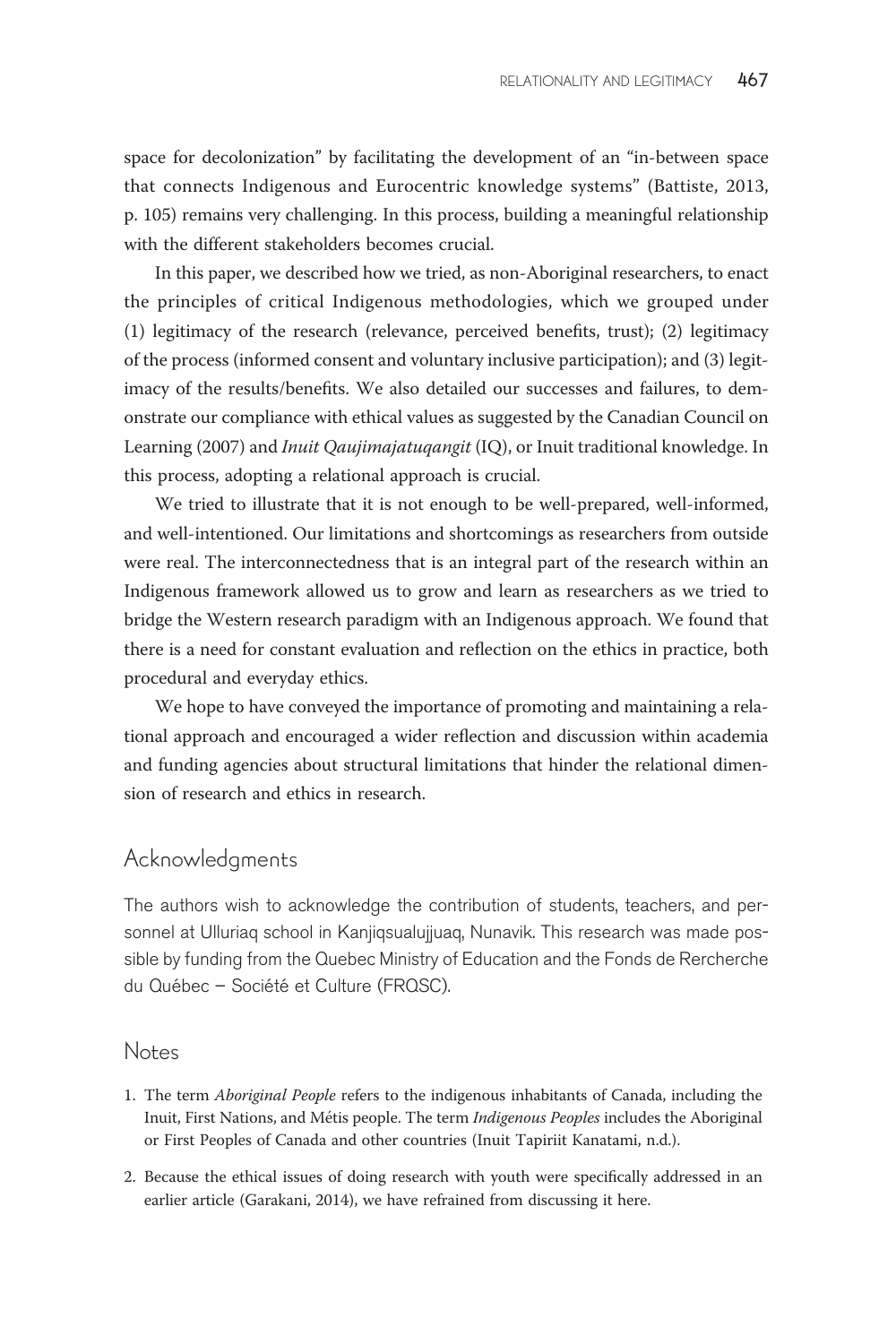- 3. A discussion about the specificities of these research tools can be found in an earlier article (Garakani, 2014) about research with Inuit youth in Nunavik.
- 4. To preserve the anonymity of participants, we assigned the letter ''Q'' to non-Inuit teachers (for both French and English sectors) and the letter ''I'' to Inuit teachers, followed by a random number, to help differentiate between different individuals. Of 27 teachers participating in this project, 7 were men. To ensure confidentiality when using a direct citation, we chose to exclude information about gender and the grade levels the teachers were involved with.

### References

- Absolon, K., & Willet, C. (2005). Putting ourselves forward: Location in Aboriginal research. In L. Brown & S. Strega (Eds.), Research as resistance: Critical, Indigenous, and antioppressive approaches (pp. 97–126). Toronto, Canada: Canadian Scholars' Press.
- Adichie, C. N. (2009, July). The danger of a single story [Video file]. Retrieved from [http://www.](http://www.ted.com/) [ted.com/](http://www.ted.com/)
- Association of Canadian Universities for Northern Studies. (2003). Ethical principles for the conduct of research in the North. Ottawa, Canada: Author.
- Bastien, B. (2004). Blackfoot ways of knowing: The worldview of the Siksikaitsitapi. Calgary, Canada: University of Calgary Press.
- Battiste, M. (2013). Decolonizing education: Nourishing the learning spirit. Saskatoon, Canada: Purich.
- Berger, P., & Epp, J. R. (2007). "There's no book and there's no guide": The expressed needs of Qallunaat educators in Nunavut. Brock Education Journal, 15(1), 1–14.
- Blanchet, C. (2006, October). Le consentement éclairé chez les populations autochtones: une démarche novatrice adaptée à la culture inuit lors de l'enquête de santé menée au Nunavik en 2004. Paper presented at the « La santé des populations vulnérables: des défis scientifiques et éthiques, de la mesure à la diffusion des résultats » as part of the annual Public Health Days of Montreal, Canada.
- Butz, D. (2008). Sidelined by the guidelines: Reflections on the limitations of standard informed consent procedures for the conduct of ethical research. ACME: An International Journal for Critical Geographies, 7(2), 239–259.
- Caine, K. J., Davison, C. M., & Stewart, E. J. (2009). Preliminary field-work: Methodological reflections from northern Canadian research. Qualitative Research, 9, 489–513. doi:10. 1177/1468794109337880
- Canadian Council on Learning. (2007, September). Inuit holistic lifelong learning model: Inuit values and beliefs. Retrieved from http://firstnationspedagogy.ca/CCL\_Inuit\_Holistic [Learning\\_Model\\_EN.pdf](http://firstnationspedagogy.ca/CCL_Inuit_Holistic_Learning_Model_EN.pdf)
- Canadian Institutes of Health Research. (2014, December). Tri-council policy statement: Ethical conduct for research involving humans (TCPS2). Ottawa, Canada: Author.
- Castellano, M. B. (2004). Ethics of Aboriginal research. Journal of Aboriginal Health, 1(1), 98– 114.
- Clandinin, D. J., Murphy, M. S., Huber, J., & Murray Orr, A. (2010). Negotiating narrative inquiries: Living in a tension-filled midst. The Journal of Educational Research, 103, 81-90. doi:10.1080/00220670903323404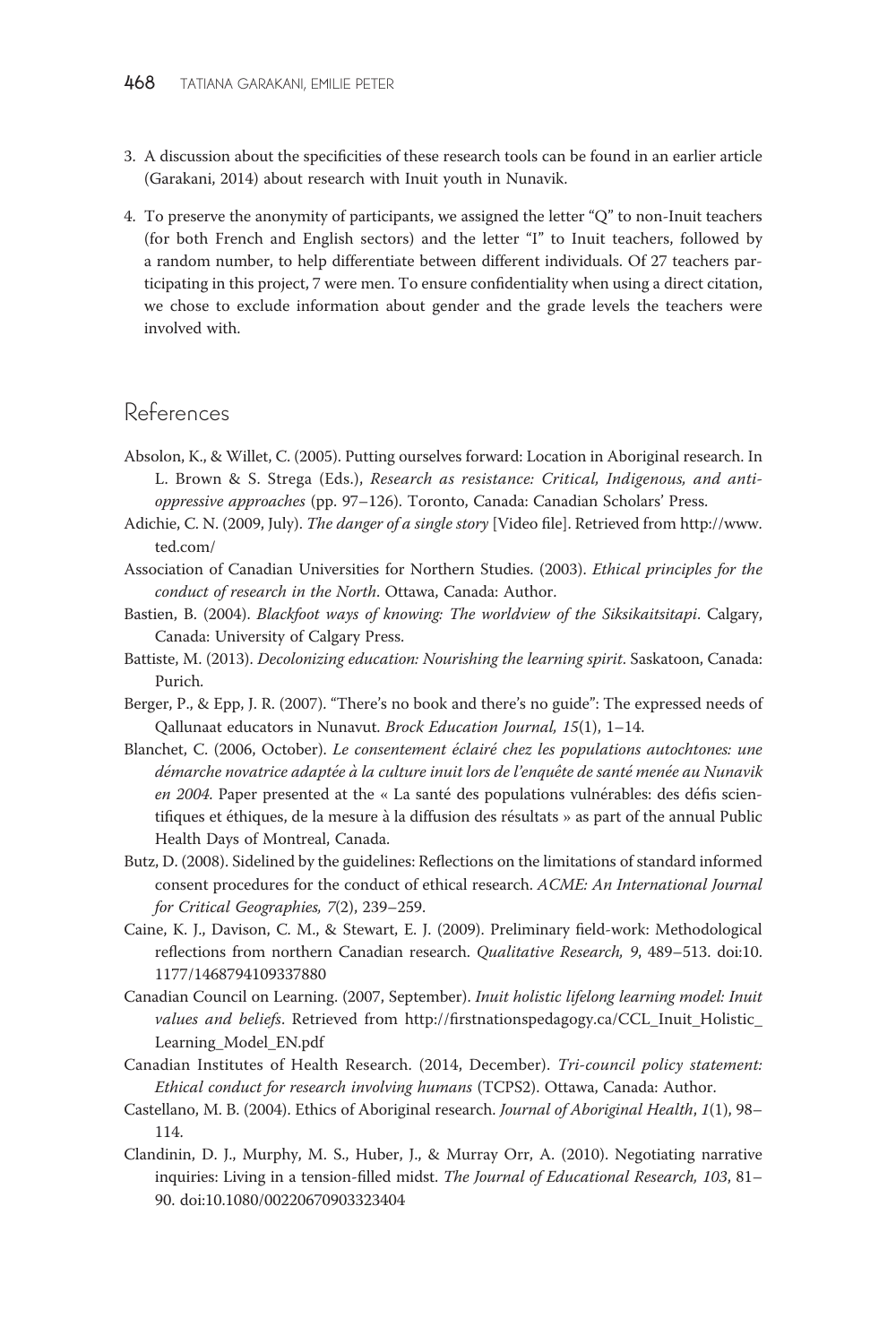- Denscombe, M. (1995). Explorations in group interviews: An evaluation of a reflexive and partisan approach. British Educational Research Journal, 21, 131-148. doi:10.1080/ 0141192950210201
- Dickert, N., & Sugarman, J. (2005). Ethical goals of community consultation in research. American Journal of Public Health, 95, 1123–1127. doi:10.2105/AJPH.2004.058933
- Fletcher, F., Baydala, L., Letendre, L., Ruttan, L., Worrell, S., Letendre, S., & Schramm, T. (2011). ''No lone person'': The ethics consent process as an ethical dilemma in carrying out community-based participatory research with a First Nations community. Pimatisiwin: A Journal of Aboriginal and Indigenous Community Health, 9, 323–348.
- Garakani, T. (2014). Young people have a lot to say ...with trust, time and tools: The voices of Inuit youth in Nunavik. Canadian Journal of Education, 37(1), 233–257.
- Garakani, T. (2015, March). Persévérance scolaire des élèves inuit. Influence de la perception, de l'attitude et de l'approche pédagogique des enseignants inuit et qallunaat (non-Inuit) [Reslience and school perseverance of Inuit students]. Québec, Canada: Fonds de Rercherche du Québec – Société et Culture.
- Gatbonton, E. (2014). A curriculum development report: The Labrador Inuttitut Training Program (LITP): The product and the process. Report submitted to the Torngâsok Cultural Centre of the Nunatsiavut Government, Nain, Canada.
- Halse, C., & Honey, A. (2005). Unraveling ethics: Illuminating the moral dilemmas of research ethics. Signs: Journal of Women in Culture and Society, 30, 2141–2162. doi:10.1086/ 428419
- Huber, J., Caine, V., Huber, M., & Steeves, P. (2013). Narrative inquiry as pedagogy in education: The extraordinary potential of living, telling, retelling, and reliving stories of experience. Review of Research in Education, 37, 212–242. doi:10.3102/0091732X 12458885
- Inuit Tapiriit Kanatami. (n.d.). A note on terminology: Inuit, Métis, First Nations, and Aboriginal. Ottawa, Canada: Author.
- Ives, N., Sinha, V., Beauregard, F., Moller, S., Smith, D.-L., & Thomson, W. (2010–2012). Community partnerships for educational success: Exploring Inuit conceptualizations of parent/family involvement in secondary school in Nunavik (Research project). Retrieved from [http://www.mcgill.ca/crcf/projects/archived-projects/community-partnerships](http://www.mcgill.ca/crcf/projects/archived-projects/community-partnerships-educational-success)[educational-success](http://www.mcgill.ca/crcf/projects/archived-projects/community-partnerships-educational-success)
- James Bay and Northern Quebec Agreement. (1975). Retrieved from [http://www.gcc.ca/pdf/](http://www.gcc.ca/pdf/LEG000000006.pdf) [LEG000000006.pdf](http://www.gcc.ca/pdf/LEG000000006.pdf)
- Kendall, E., Sunderland, N., Barnett, L., Nalder, G., & Matthews, C. (2011). Beyond the rhetoric of participatory research in Indigenous communities: Advances in Australia over the last decade. Qualitative Health Research, 21, 1719–1728. doi:10.1177/10497 32311418124
- Kenny, C. (2004, October). A holistic framework for Aboriginal policy research. Ottawa, Canada: Status of Women Canada. Retrieved from [http://publications.gc.ca/collections/](http://publications.gc.ca/collections/Collection/SW21-114-2004E.pdf) [Collection/SW21-114-2004E.pdf](http://publications.gc.ca/collections/Collection/SW21-114-2004E.pdf)
- Kovach, M. (2005). Emerging from the margins: Indigenous methodologies. In L. Brown & S. Strega (Eds.), Research as resistance: Critical, Indigenous, and anti-oppressive approaches (pp. 19–36). Toronto, Canada: Canadian Scholars' Press.
- Kovach, M. (2009). Indigenous methodologies: Characteristics, conversations, and contexts. Toronto, Canada: University of Toronto Press.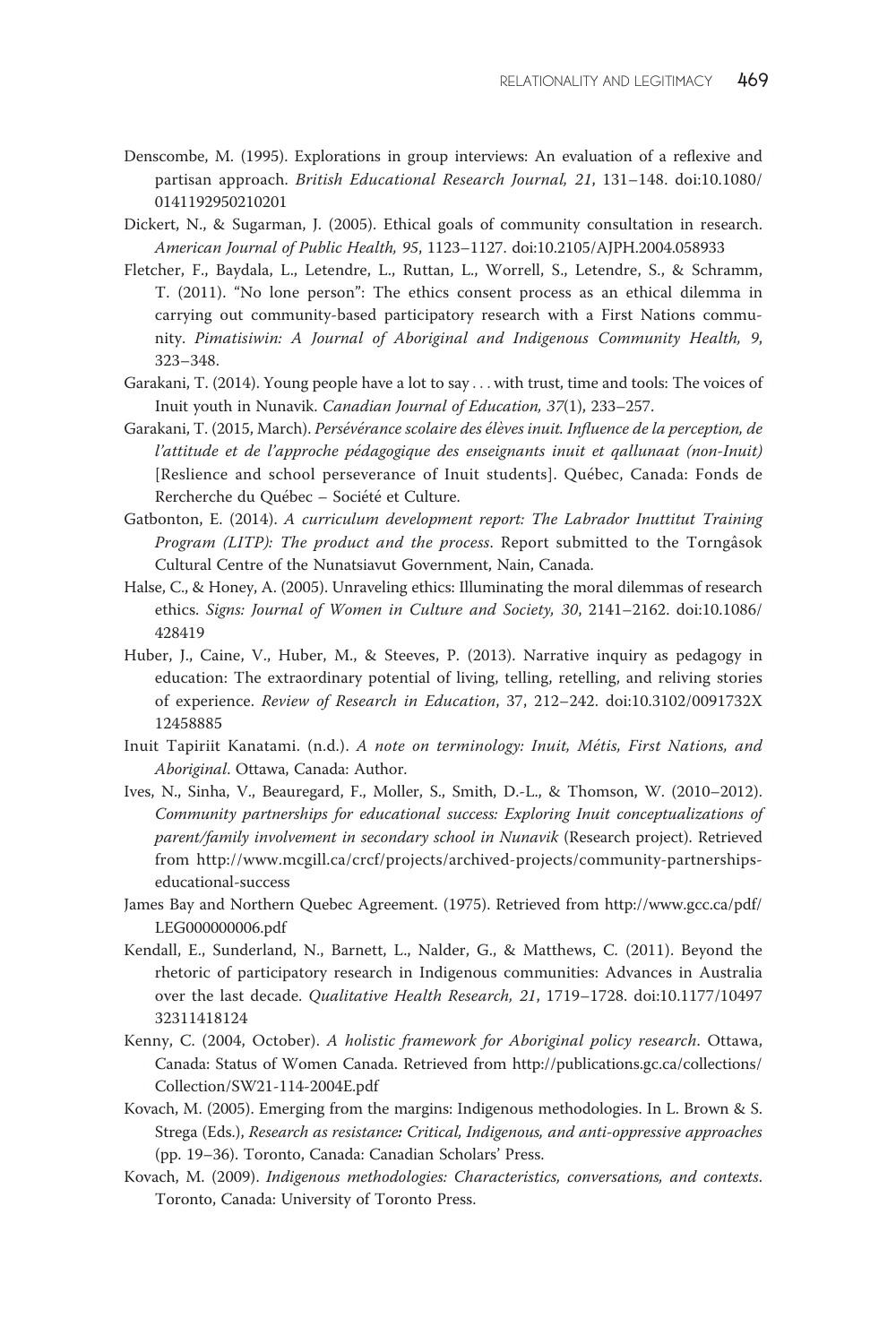- Lavallée, L. F. (2009). Practical application of an Indigenous research framework and two qualitative Indigenous research methods: Sharing circles and Anishnaabe symbol-based reflection. International Journal of Qualitative Methods, 8(1), 21–40.
- Lechopier, N. (2010). Éthique et justice dans les recherches participatives ancrées dans les communautés. Le cas d'une enquête écosystémique en Amazonie. Éthique Publique, 12(1), 201–223. Retrieved from<http://ethiquepublique.revues.org/183>
- Letendre, A., & Caine, V. (2004). Shifting from reading to questioning: Some thoughts around ethics, research, and Aboriginal peoples. Pimatisiwin: A Journal of Aboriginal and Indigenous Community Health, 2(2), 7–37.
- Loppie, C. (2007). Learning from the grandmothers: Incorporating Indigenous principles into qualitative research. Qualitative Health Research, 17, 276–284. doi:10.1177/1049732 306297905
- Louis, R. P. (2007). Can you hear us now? Voices from the margin: Using Indigenous methodologies in geographic research. Geographical Research, 45, 130–139. doi:10.1111/j. 1745-5871.2007.00443.x
- Mackenzie, C., McDowell, C., & Pittaway, E. (2007). Beyond ''do no harm'': The challenge of constructing ethical relationships in refugee research. Journal of Refugee Studies, 20, 299–319. doi:10.1093/jrs/fem008
- McGregor, H. E. (2010). Inuit education and schools in the eastern Arctic. Vancouver, Canada: University of British Columbia Press.
- McHugh, T.-L. F., & Kowalski, K. C. (2009). Lessons learned: Participatory action research with young Aboriginal women. Pimatisiwin: A Journal of Aboriginal and Indigenous Community Health, 7, 117–131.
- Ministère de l'Enseignement, du Loisir et du Sport. (2013). L'éducation des populations scolaires dans les communautés autochtones du Québec en 2010. Bulletin statistique de l'éducation, 42.
- Mueller, C. (2006). Breaking the ice: Qallunaat teachers' journeys to Nunavik (Doctoral dissertation). McGill University, Montreal, Canada.
- National Aboriginal Health Organization. (2010, May). Inuit-specific perspectives on research and research ethics. Ottawa, Canada: Author. Retrieved from [http://www.naho.ca/](http://www.naho.ca/documents/it/2010_Ethics_Research_presentation.pdf) [documents/it/2010\\_Ethics\\_Research\\_presentation.pdf](http://www.naho.ca/documents/it/2010_Ethics_Research_presentation.pdf)
- National Collaborating Centre for Aboriginal Health. (2009–2010). Inuit Qaujimajatuqangit: The role of Indigenous knowledge in supporting wellness in Inuit communities in Nunavut. Prince George, Canada: Author.
- Nickels, S., Shirley, J., & Laidler, G. (2006). Negotiating research relationships with Inuit communities: A guide for researchers. Ottawa, Canada: Inuit Tapiriit Kanatami and Nunavut Research Institute.
- Patterson, M., Jackson, R., & Edwards, N. (2006). Ethics in Aboriginal research: Comments on paradigms, process and two worlds. Canadian Journal of Aboriginal Community-Based HIV/AIDS Research, 1, 47–61.
- Piquemal, N., & Nickels, B. (2005). Cultural congruence in the education of and research with young Aboriginal students: Ethical implications for classroom researchers. The Alberta Journal of Educational Research, 51, 118–134.
- Smith, L. T. (2012). Decolonizing methodologies: Research and Indigenous peoples (2nd ed.). London, England: Zed Books.
- Tompkins, J. (1998). Teaching in a cold and windy place: Change in an Inuit school. Toronto, Canada: University of Toronto Press.